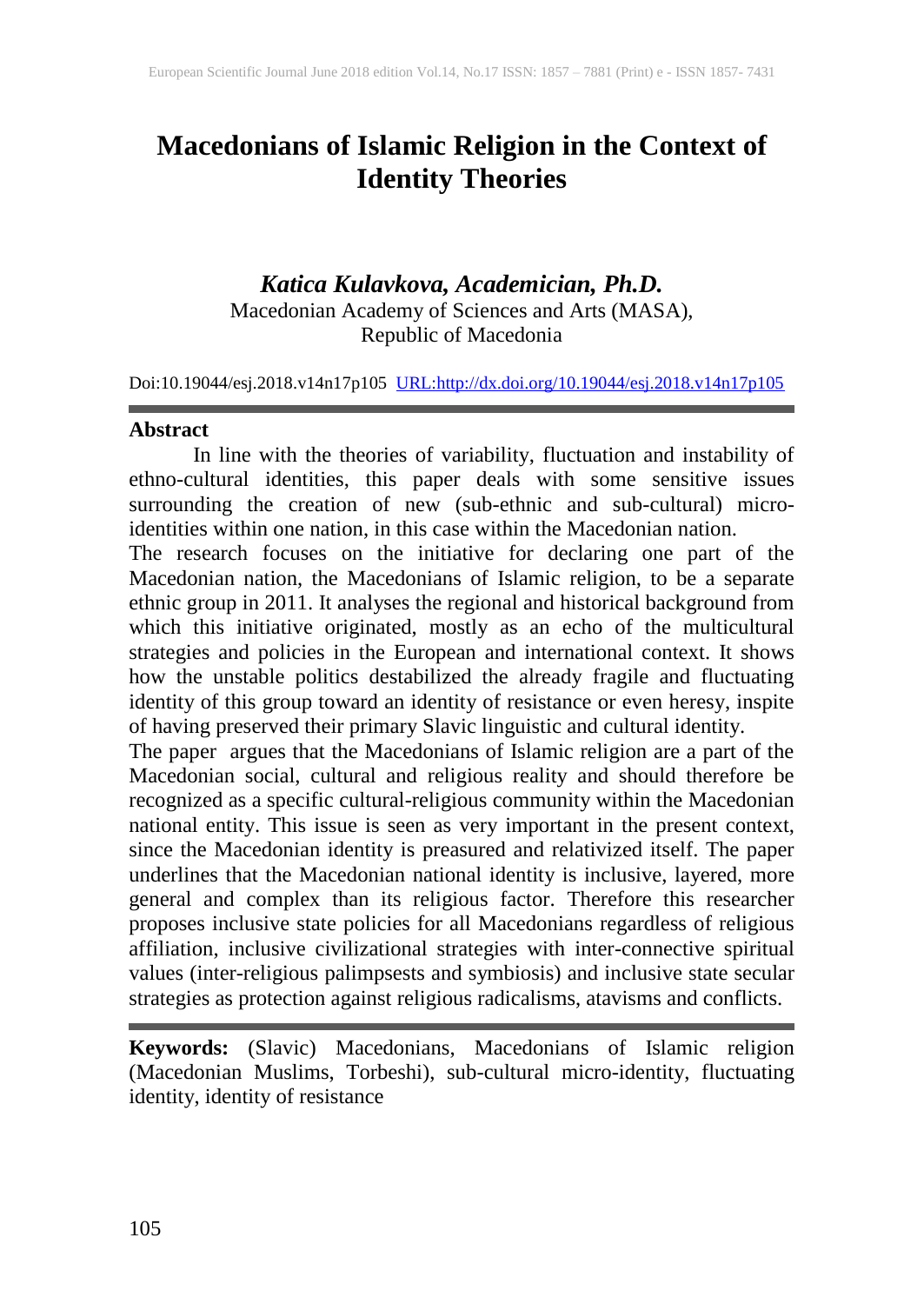#### **Introduction**

### **The dominant factors of the Macedonian identity as ethnicity and as citizenship**

Nation and religion in modern times are not contradictory conceptions, but they are not corresponding in full either. Religious identity (confession) used to be the main determining factor in some previous times when the ethnic identity originated from the religious one, especially in the Ottoman Empire under the "millet" system $<sup>11</sup>$ . In the Macedonian case,</sup> throughout (recent) history the determining identity factors were (mostly) linguistic and religious affiliation.<sup>12</sup> The Macedonian language belongs to the family of South Slavic languages.<sup>13</sup> By religion, Macedonians today are mainly Orthodox Christians<sup>14</sup> and partly Muslims, but in prechristian times

 $\overline{a}$ 

<sup>14</sup> Throughout the centuries the Macedonian Orthodox Church Ohrid Archbishopric had a

 $11$  The millet system in the Ottoman Empire was based on the ethno-religious identification of the non-Muslim Ottoman communities (minorities). The following millets were established in the Ottoman Empire: the Muslim millet, the Rum(elia) millet or East Orthodox millet, the Frankish (Roman Catholic) millet, the Armenian-Gregorian millet (from which the Syriac Christian millets were later separated) and the Jewish millet. This was a multi-millet system, explicitly multi-religious, implicitly multiethnic and multilingual. For more on the Ottoman millet system in regard to Macedonia see the chapter "Group Identity in the Ottoman Empire: From *Millet* to Nation" (Poulton, 2000, pp. 26-47).

 $12$  In the absence of stable national/state institutions, but with a persistant presence of propagandistic, colonial and denationalizing strategies and policies, the Macedonian people protected the language as their basic cultural identity characteristic. The language was a space for memorizing, recollection, feeling, communication, cognition, lore, creation, mystification, fantasizing, performing religious rites, bestowing benediction, prophesying, healing, deification, legalization, making sense of existence and of one's own *image*, its genus. In one word, the Macedonian language had grown into the *territory* or *home of identity*. That is why the emphatic sensitivity regarding the language is so essential and inviolable to this day. In addition, the language of the so-called Macedonian Slavs (or Slavic Macedonians) is spoken on a geographical territory analogous to the the geographical territory of Macedonia in a way that the language becomes synonymous with the Macedonian ethno-cultural identity. For the development of the Macedonian linguistic identity from an integral linguistic perspective, but with explanations on the geographical and sociopolitical aspects, see Victor A. Friedman's essays "The Sociolinguistics of Literary Macedonian" and "Language in Macedonia as an Identity Construction Site" in his book *Macedonian Studies 2* (2015, pp. 185-212, 285-318).

<sup>&</sup>lt;sup>13</sup> The South Slavic languages are the southern branch of the Slavic languages (languages of the Slavic peoples), which descend from the Balto-Slavic group of the Indo-Eropean family of languages. The South Slavic languages are spoken by approximately around 30 million speakers mainly in the Balkans, and the Macedonian language belongs to the Eastern group of the South Slavic languages. The Macedonian language is also classified as a part of the *Balkan linguistic league* (Balkan Slavic & Non-Slavic language group based on contact linguistics, *Sprachbund* vs. *Sprachfamilie*), see Victor A. Friedman (2017). See also the online resources on the Macedonian language in the General Slavic Linguistic Atlas (OLA, 2018), the Research Centre for Areal Linguistics of the Macedonian Academy for Arts and Sciences (2018a) and its Digital Archive of the Macedonian Language (2018c).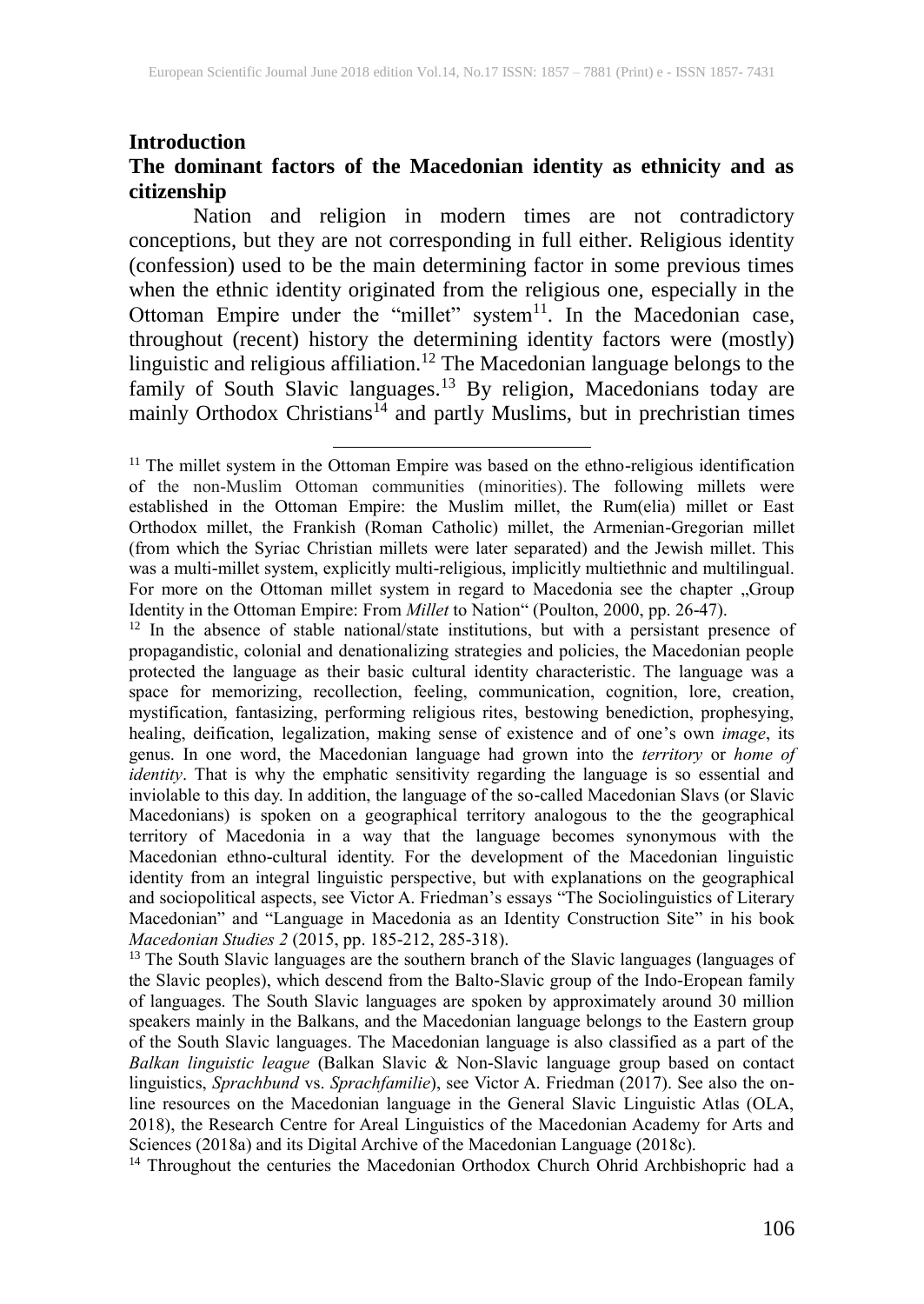their confession was polytheistic (pagan). These factors were supplemented by other, ethnogenetic, ethnographic, ethnocultural and social characteristics of the Macedonians: popular culture, oral tradition, script usage tradition (Greek, Latin, Glagolitic, Cyrillic script), collective memory, territorial scope and institutional (state) constellation in which they lived and expressed themselves (propagandas, conversions, migrations, politics).<sup>15</sup>

Today, in the Republic of Macedonia the Macedonian language still remains an essential factor of the Macedonian identity, but the constellation in which this factor acts became complicated. On one hand, there is an attempt to constitute the Macedonian nation as a supra-ethnic category, whereupon the Macedonian language would be a language of official and public communication for all citizens independently of ethnic origin. On the other hand, with the establishment of the "multiethnic democracy" and multilingualism, the Macedonian language is increasingly linked to the ethnic frameworks. Moreover, specific parts of the Macedonian nation are put under pressure to convert on linguistic, religious and ethnic basis (Cowan, 2000).

When talking about the religious factor, these days the policies for disintegration of the Macedonian nation on the religious principle are so intensified that they are even influencing policies for disintegration of the Macedonian ethnicity itself. Thereby, there is a type of intra-Macedonian "millet system" of Macedonian confessional identities: Macedonian Orthodox Christians, Macedonian Muslims, Macedonian Catholics, Macedonian Protestants (Methodists, Evangelists, Adventists, Jehovah's Witnesses and other). On top of that, in the national structure of the Macedonian nation there is a whole spectrum of small confessional-ethnic communities and religious groups (an intensive fragmentation on both ethnic and religious principle): Albanian Muslim and Albanian Christian (Catholic, Orthodox) community, Turkish Muslim community, Bosnian Muslim community, Romani Muslim community, Jewish religious and ethnic

great role in developing, representing and conserving the Slavic Macedonian Orthodox Christian culture. The Old Church Slavonic (the first documented literary pan-Slavic language and official lithurgic language c.850-1100 AD like Latin was for the Catholic Church) was created on the basis of the Macedonian South Slavic dialect of the Old Slavic vernacular spoken in the Bysantine Province of Thessalonica (Krause & Slocum, 2003). After 1100 AD, the Church Slavonic language of the Macedonian recension was kept to this day in Macedonia (Ribarova, 2000, 2005).

 $15$  Research shows that the names of the ancestors of the Islamised Macedonian population were Slavic. See: Krasimira Koleva (2014), Maksim M. Makarcev (2014), Muhamed Arslani (2011), Veselka Toncheva (2014; 2016) and Rigels Halili (2013). Toncheva writes about the "Slavic-speaking community" in the region Golo Brdo (Albania) and their ethnomusical heritage.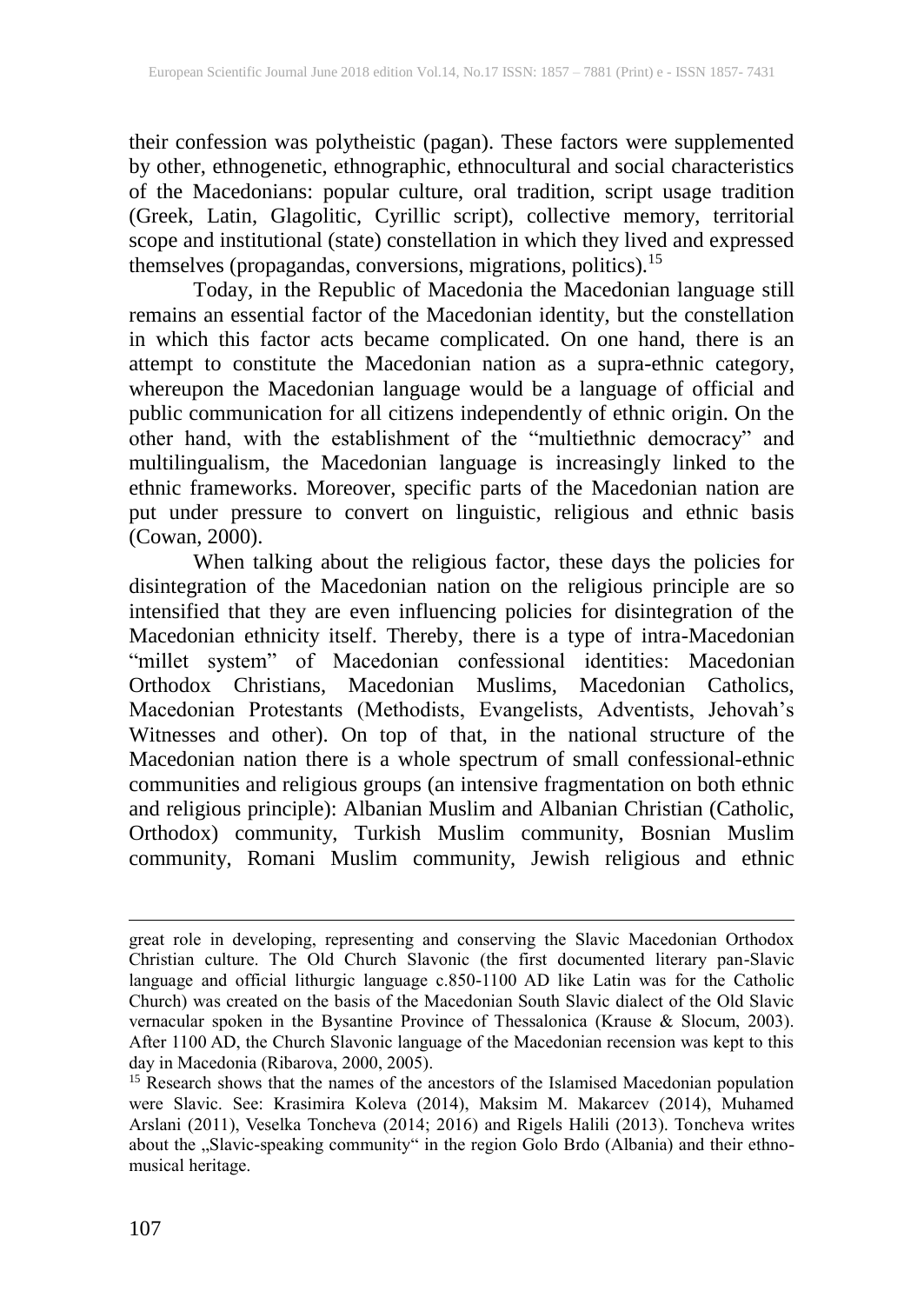community 16 , Aromanian Christian community, Serbian Orthodox Christian community…<sup>17</sup>

It should be emphasized here that there is a distinction between the linguistic factor and the religious factor in the Republic of Macedonia. Within the Macedonian language community there are several confessional (i.e. religious-cultural) communities, but the linguistic community is a more general category than the religious-cultural. The Macedonian nation implies many linguistic and religious communities. In traditional sense of the word, the Macedonian nation is composed of several ethno-cultural and religiouscultural communities. It seems that in time the religious identity, the confessional traditions and the religious ethical code generate specific subcultural formations. Today they represent the wealth of the Macedonian nation. Yet, it seems that language and religion have transformed into divisive, disintegrative factosr (rather than unifying, integrative factors) for the separate ethnic communities and groups within this nation with a transethnic, civil and civilizational identity. Moreover, the mere concept of this nations's national identity is relativized because its traditional dominant and constructive identity factors are minimized and marginalized. Today we can speak more about the dominant factors of disidentification of this nation than about the factors of its identification.

The Balkans is a palimpsest of millennial sedimentary identity traditions, so it is not easy to erase the old "records of culture". Therefore, a distinction should be made between the explicit manifestation of identity and the implicit survival of identity, whereby we are thinking of the collective identities with an ethnic, religious, linguistic and cultural dominant. Citizenship is still felt as an additional mark, more administrative than essential, so a part of the Macedonians is reserved and distant toward such civil or national identity. But not when it comes to the Macedonian ethnocultural identity (ethno-genesis, language, cultural traditions, customs, collective memory). It should be taken into account that, despite the attempts for resemantization of the concept of Macedonians, there still exists an

<sup>16</sup> See Jolanta Sujecka (2012).

*<sup>17</sup> One should note here that the Republic of Macedonia is a small state with surface area of 25.713 km² and population of 2,073.702 at the end of 2016 according to population estimates (State Statistical Office, 2017, p. 9). But, the estimates of the number of various groups is not available (including the number of the Macedonians of Islamic religion), since the country has not held a census since 2002 (and previously in 1997) due to political frictions centered around the legal rights of minorities after the 2001 Ohrid agreement to elevate any minority language into a co-official language for that municipality if the minority in question is above 20% of the population of that municipality. Available census data (State Statistical Office, 2002) is comprehensively analalysed in regard to the contesting identity categories of mother language, nationality and religion by Victor A. Friedman (2015, pp. 308-318).*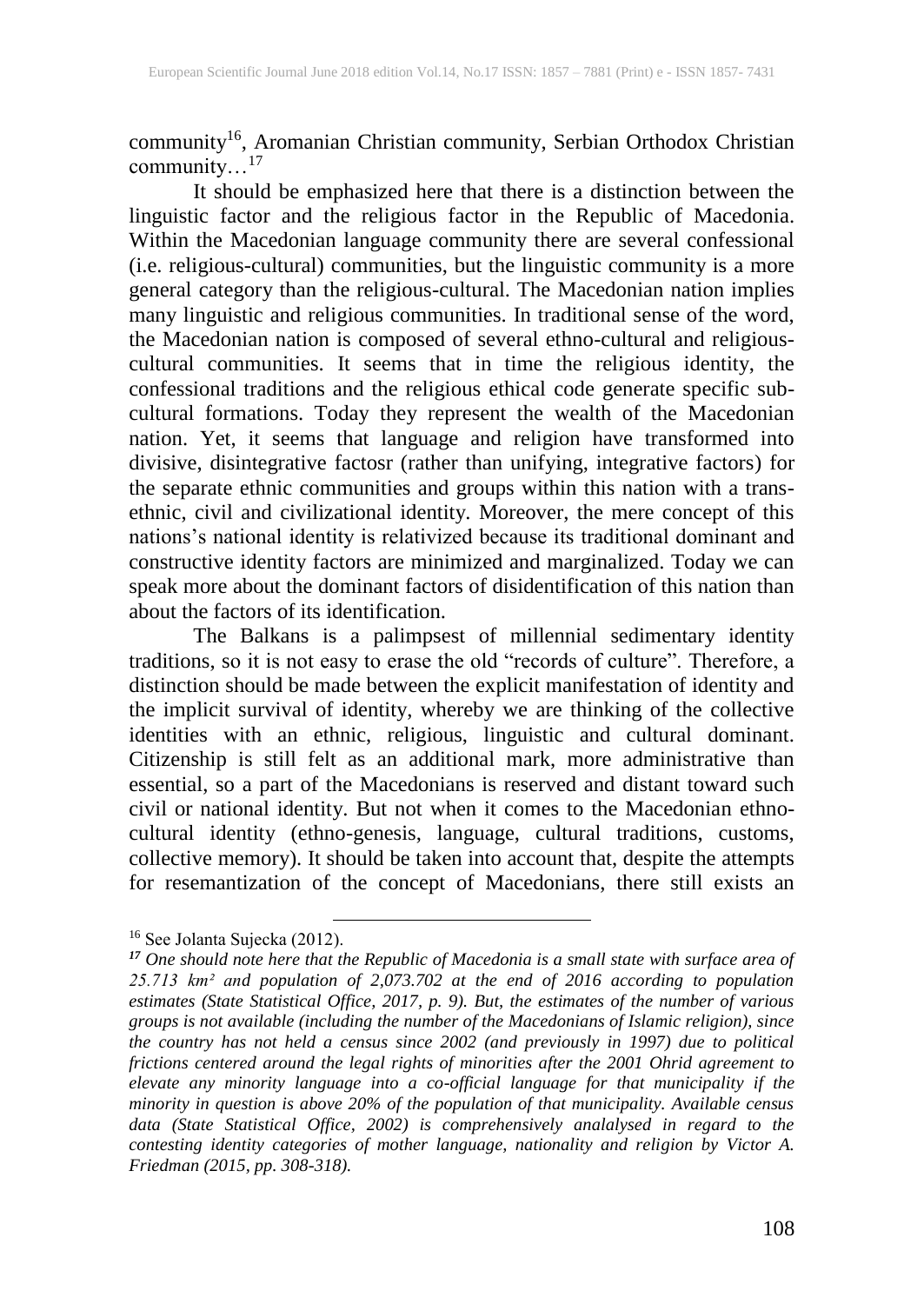identifiable substrate that regenerates the consciousness of ethnic distinctiveness and stimulates the urge for its protection. Especially in conditions when there are imposed factors that obstruct its free and unconditional self-determination and recognition at both regional and international level and in regional and international institutions.

In this general context, the Macedonians of Islamic religion belong to the Macedonian linguistic community.<sup>18</sup> The dominant stereotype about them is that they speak the purest Macedonian language with the least amount of barbarisms and internationalisms. Yet, on a cultural level they form their own (sub-cultural) matrix marked by the Islamic theosophy, ethics and worldview (the *Quran* and its idiom), as well as by the Islamic ritual practices. However, even in those conditions, the ethnologists, ethnographers, folklorists and anthropologists prove that there is a mutual Macedonian ethno-cultural substrate that all the Macedonians share, even those who practice the Islam (Bozhidar Vidoevski, 1998; Aneta Svetieva, 1992, 2004; Mirjana P. Mirchevska, 2007, 2011, 2014; A. A. Plotnikova, M. Ju. Martinova and E. S. Uzeneva, eds., 2014).

Concurring with the above, Mario Sharevski in his study "Geographical Distribution and Ethnographic Characteristics of the Macedonian Muslims in the Republic of Macedonia" (2015) explains the following: "In the ethnographic characteristics of the Macedonian Muslims in the Republic of Macedonia there are two clear tendencies and indicators. In regard to their geographical distribution they have the same ethographic characteristics and ethnologic features in language and speech and in customs and habbits as the ones of the Macedonian Christians living in the given areas and regions, which clearly points toward their ethnic affiliation as a part of the Macedonian people. On the other hand, the different kinds of processes of receiving the Islam and the various social and political status the Macedonians of Islamic religion used to have, all influenced the occurence of different self-determinations, national sentiments and orientations. Thereby, the Macedonians of Islamic religion in Dolna Reka area in the Reka region and also in the Debar region (as far as Golo Brdo) distinguish themselves by a particular Macedonian national awareness and determination, while the Macedonians of Islamic religion from the Struga area have a distiguished awareness and determination as "Torbeshi" and partly as Albanians, Turks and Macedonians. Then, in the Kichevo region, in

<sup>&</sup>lt;sup>18</sup> The last two-three decades (after the breakup of SFR Yugoslavia) show deviations from this rule, whereupon the Macedonians of Islamic religion are educated in Turkish or Albanian languages, which successively affects their conscience about ethnic affiliation and self-determination. This is a consequence of the unstable social, political and economic conditions in the Republic of Macedonia, including the revisions of the Constitution and the laws.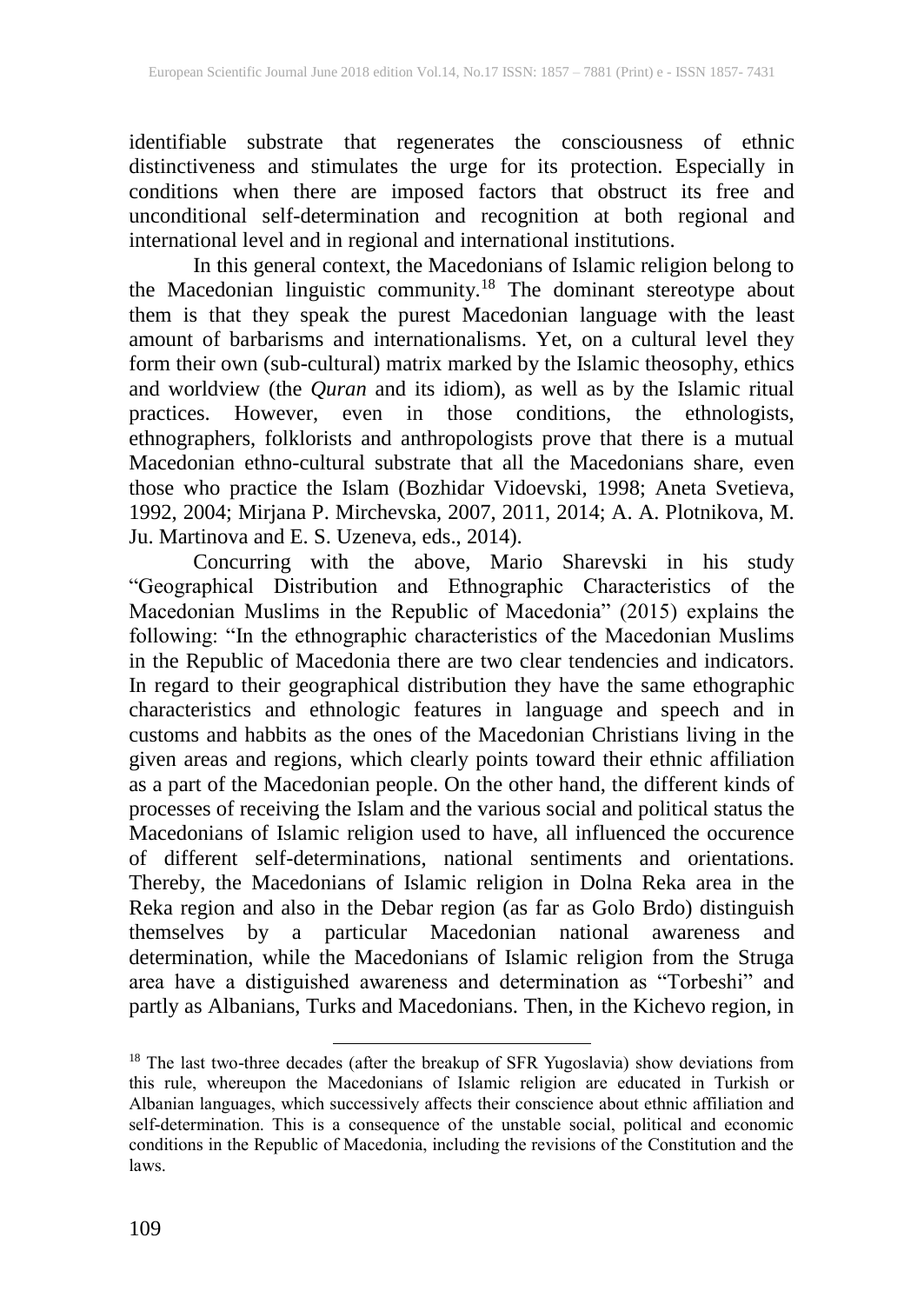the Zhupa area of the Debar region, in the Torbeshi area of the Skopje region and in the Pelagonia region the Macedonians of Islamic religion almost entirely (with only slight exemptions) determine their nationality as Turkish. This occurance in the various self-determination of the Macedonians with Islamic religion has negative influence by setting these citizens as targets for various political manipulations and preasures."

For a better understanding of the geographical dispersion of this population in the Republic of Macedonia and in the neighbouring region, the researcher includes this map, based on Sharevski's research<sup>19</sup>:



Map 1. Geographical dispersion of Macedonians of Islamic religion in the Republic of Macedonia

Areas where Macedonians of Islamic religion are concentrated Areas where Macedonians of Islamic religion make up a majority population

In 1991 the father of Macedonian dialectology Bozhidar Vidoeski wrote a meticulous paper on the dialectal characteristics of the language of

<sup>&</sup>lt;sup>19</sup> "In regard to geographical dispersion, Macedonian Muslims are dispersed almost on the entire territory of the Republic of Macedonia with a particular compactness and concentration in western Macedonia. Namely, from the area of Drimkol and Malesija in the west to the Struga region in the south, across the Debar and Reka region in the north and parallel with the western Macedonian border with Albania there is a complete zone and an uninterrupted belt of settlements with Macedonians of Islamic religion. Their number in this part is so large that they represent the majority group in the regions of Debar and Reka, also in the regions of Struga and Kichevo. Together with the Macedonian Orthodox population in these parts they create the majority Macedonian ethnic element. […] Smaller groups of Macedonians with Islamic religion live on the same meridian lineal dispersion from north to south in the middle part of the Republic of Macedonia – in the regions of Skopje, Veles and Pelagonia." (Sharevski, 2015)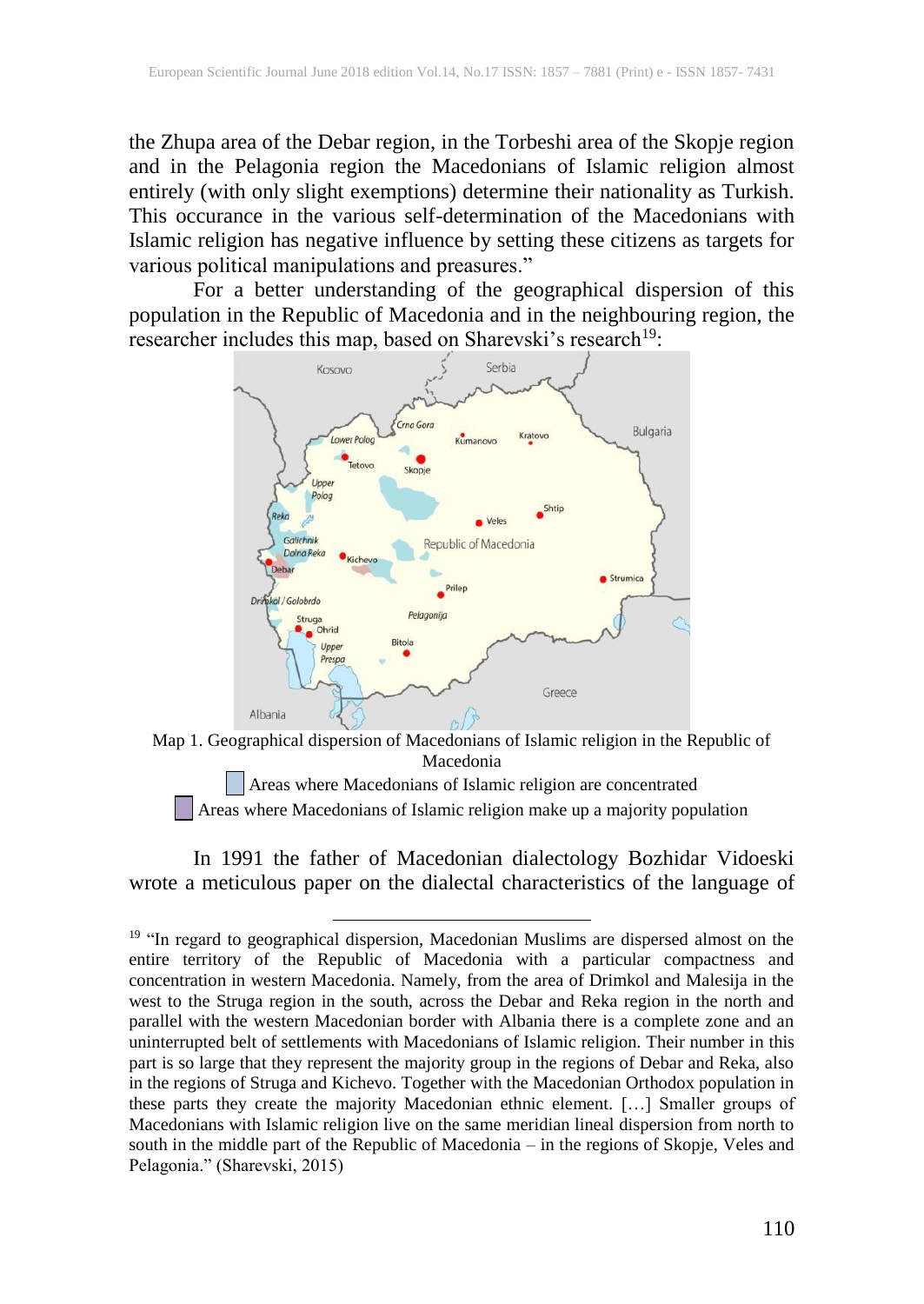the Macedonians of Islamic religion in comparison with the language of the Macedonians of Orthodox Christian religion living in same areas "The Dialects of the Islamized Macedonians in Western Macedonia" (1998, p. 309-339). In this paper there is an overview of all the small vilages and settlements with Macedonian Muslim population and an extensive elaboration on the dialectal specifics of those dialects. His study shows that the language of the Macedonian Muslim population is synchronically and diachronically identical to the language of the Macedonian Orthodox Christian population in the same or in the neighbouring settlements (since some of the groups migrated from nearby areas with a slightly different Macedonian dialect). The dialects of both groups are geneticly connected and they entirely share all the main features of the Western corpus of Macedonian dialects. The only "small differences can be found in the frequency of use of a certain number of lexems with Turkish origin from the customary and religious nomenclature, which neither disrupts the phonological composition, nor the grammatical structure of the given dialect" (p. 338). Furthermore his research shows that the mixed populations which migrated from areas with different Macedonian dialects created new, inovative, original dialectal features. Here is the map of Western Macedonia with the (Slavic) Macedonian dialects spoken by the Macedonians of Islamic religion that he included in his study:



Map 2. Macedonian dialects spoken by the Macedonians of Islamic religion in Western Macedonia (B. Vidoevski)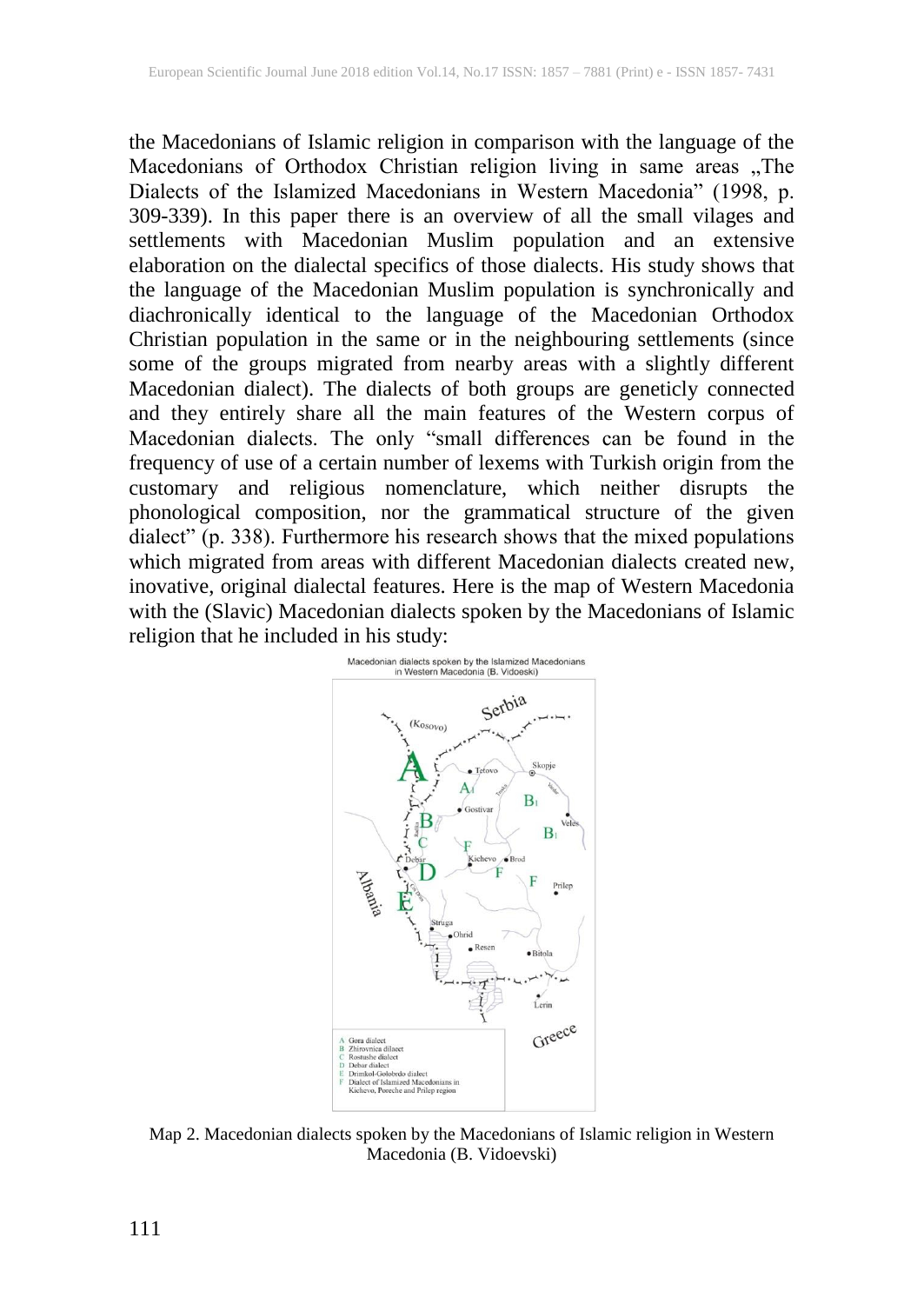#### **Autochthony as a problematic factor**

Autochthony as a factor of determining one's ethnic identity should be accepted with certain reserve, since it can be over-mythologized and overpoliticized, especially in the Balkans and especially in times of recomposition of state and national borders and of re-distribution of the political and economic power among the ruling circles. The more one tries to support the current, contemporary position of one nation with the help of the factor of antiquity and autochthony, the more one is exposed to an absence of material proof, faced with the so-called dark periods of history. In other words, the deeper one enters in the history of a nation, especially of bordering nations, the higher the risk of identity delusions, identity manipulation and wrong, partial and tendentious interpretation of ethnic identities. In fact, the emphasis on autochthony as a primary factor in determining identity leads to adoptive, assimilating and conquering policies.

In the beginning of the 21<sup>st</sup> century in the Republic of Macedonia and in the wider Balkan region, there was a re-establishment of the 19<sup>th</sup> century propagandas and strategies for ethnic, religious, linguistic and even civil (citizenship) conversion. We have even reached a situation in which the theory of variability, fluctuation and instability of ethno-cultural (ethnolinguistic) identities has become a generator of new micro-identities, new sub-ethnic and sub-cultural identities within one nation, in this case within the Macedonian nation.<sup>20</sup> The new factor of individual and group/collective self-determination entered the social (and theoretical) scene and transformed from an optimal civil option (the human right to free self-determination and self-identification) to a factor that stimulates the creation of some *imaginary* or "*imagined*" communities (Anderson, 1998, 2006)<sup>21</sup>. This reflected on the status of the Macedonians of Islamic religion, especially in regard to their right of self-declaration and self-identification, as well as in regard to their integration in the Macedonian nation (Bart, 2007).

New ethnicities and "parts of nations" (which is a constitutional category in the Republic of Macedonia since 2001) started to be created and

<sup>&</sup>lt;sup>20</sup> See how Montserrat Guibernau (2004) revises Anthony D. Smith's classical definition of nation, state and national identity in the 21st century. He explains the need for redefining and separating these categories in the global era, he proposes new, flexible and dynamic definitions and he introduces categories like "nation-state" and "nation without a state", also having in mind the phenomena of multiple national identities and of different/other national identities which are in opposition to the national identity promoted by the state and viewed separately from citizenship.

<sup>&</sup>lt;sup>21</sup> Political scientist and historian Benedict Anderson in his 1983 study of nationalism *Imagined communities* defined the term nation in the following manner: "in an anthropological spirit, then, 1 propose the following definition of the nation: it is an imagined political community - and imagined as both inherently limited and sovereign" (2006, pp. 5-7).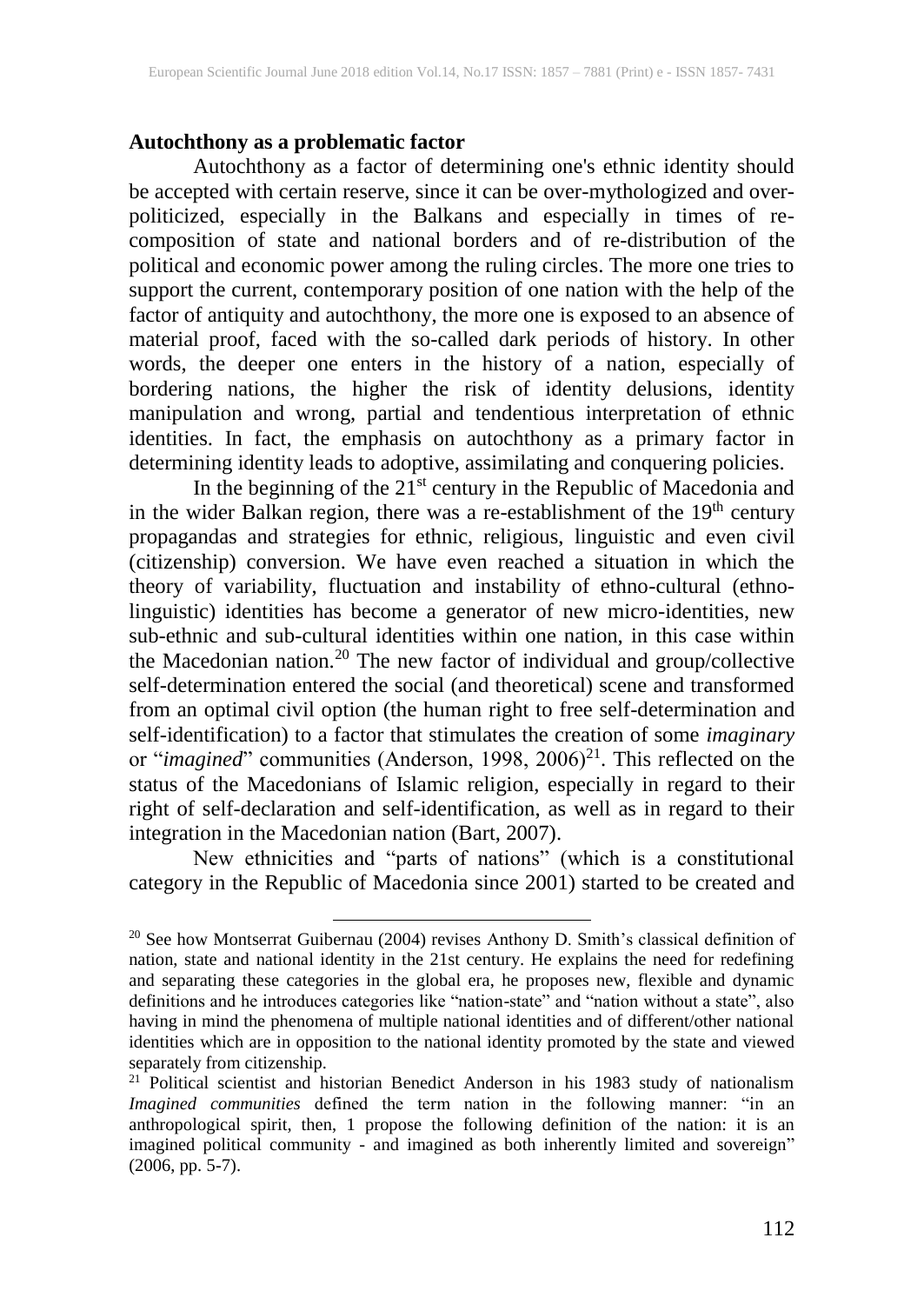declared by declarations and constitutionally in the Republic of Macedonia, a state stratified on all grounds (ethnic, religious, linguistic, territorial, political and institutional). In social life, in politics and in the institutions some small, relatively isolated, "*imaginary*" ethno-religious communities that are subject to strong lateral (political and economic) influences started to separate their identity. Such communities are based, mainly, on unsubstantiated historical argumentations and biased auto-perceptions, thus manifesting some elements of ethno-nationalism, as well.

In this context the identification and self-identification of the Macedonians of Islamic religion became even more complicated. There is a not so quiet, internal differentiation of this religious community (which is here designated with the term "Macedonians of Islamic religion" with certain reserve). Namely, (1) one part of this Macedonian population is declaring its identity as Macedonian, but of Islamic religion, (2) the second part is declaring itself as a specific, autonomous and autochthonous identity that is recognized by the name "Torbeshi", and (3) the third part promotes complete integration with the Macedonian people and nation and is against separate identification of the Macedonians on the basis of their religious determination (religious identity). This paper advocates the opinion that such an effort for a complete integration of the identity of Macedonians independently of their religion is a good basis for upcoming development strategies and political strategies in the Republic of Macedonia.

#### **The Torbeshi autochthonous identity as "identity of resistance"**

The strategy for separating the Torbeshi as a separate *ethno-religious community* is especially interesting and important for the Macedonian history and survival. The most recent initiatives for constitutional proclamation of the Torbeshi as a separate nation (ethnos) in the Republic of Macedonia are a serious signa.l Firstly, they are a signal for the discontent of this part of the Macedonian nation from the governing policies of indifference toward their integration in society and its institutions. And secondly, they are a signal for the renewal of the propagandistic strategies and the strategies for systematic conversion and revision of the Macedonian identity (thereby the Macedonian people and nation, i.e. the Macedonian state). It's a matter of entwined, causative-consequential, interactive constellations and processes the Macedonian state and the Macedonian people are confronted with and the scientific thought should establish an opinion for them based on argumentative interpretations.

The initiative for declaring the "Macedonian Muslims" as a separate ethno-cultural community could be characterized as an attempt to legalize an "identity of resistance" with a tendency to transform it into a "legitimizing identity" – to use Manuel Castells' terminology from his book *The Power of*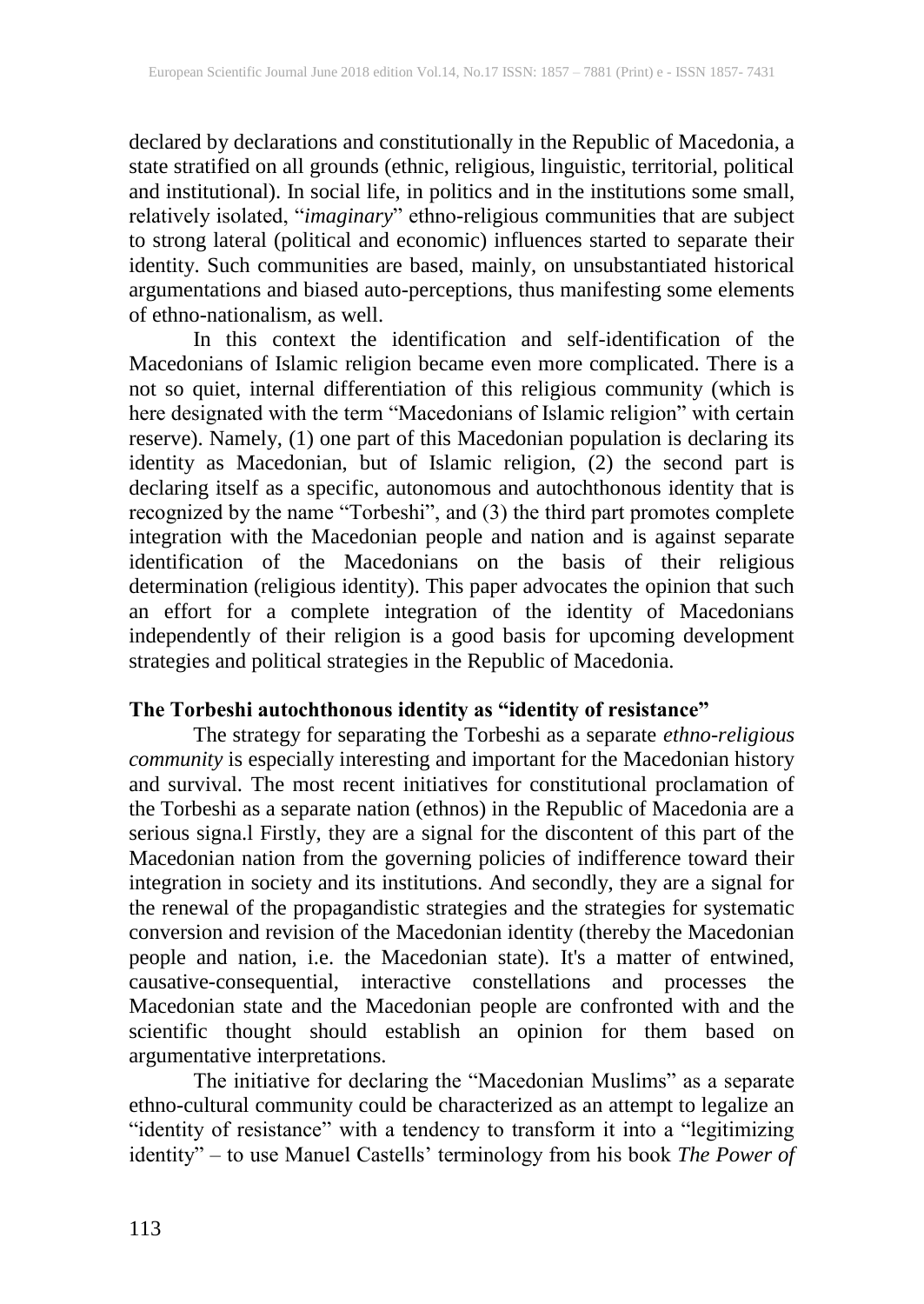*Identity* (2002). The "identity of resistance" is motivated by several sociopolitical constellations of power distribution. These constellations spotlight the marginalization of one (religious, cultural, linguistic, ethnic) community, its stigmatization and its frequent ethnic redefining, which all lead to identity frustrations and confusions, i.e. to arbitrary interpretations of the minority identity, to manipulative power policies and to imagological stereotypes in regard to the stigmatized community (Mojsieva-Gusheva, 2014).

It seems that precisely the everyday political pragmatics in relation to the collective "awareness in development" for the genuine ethnic, cultural and religious identity of the Macedonians of Islamic religion, as well as the officialization of the multiethnic concept (multiculturalism) in the Republic of Macedonia, encouraged the initiatives for declaring one part of the Macedonian nation as a separate ethnic group. Namely, an initiative was announced in 2011 for the Torbeshi people to be proclaimed a legitimate constitutional ethnic community in the Republic of Macedonia as the third largest community in the state. This initiative was followed by adoption of the *Charter of the identity of the Macedonian Torbeshi* (Macedonians of Islamic religion) on a public convention held on 2 January 2011, as well as by publishing the *Torbeshi Declaration* written by Sherif Ajredinovski and issued by the newly established Torbeshi Cultural and Research Centre "Rumelia" in Struga in 2011.

The *Torbeshi Declaration* advocates the thesis for the autochthony and the uniqueness of the Torbeshi in a continuity of about ten centuries (from the  $10<sup>th</sup>$  century onwards). The declaration was later followed by the establishment of the Torbeshi Cultural and Research Centre "Rumelia" which became very active in the social media, as well as by an increased interest of the international cultural and scientific community for the "Torbeshi identity". Both the *Declaration* and the "Rumelia" Centre give certain argumentation in support of the requirement to constitutionally legalize the Torbeshi ethnicity. Besides the historical presence of the Torbeshi on the Balkans since the appearance of the Bogomil movement in Macedonia and in the wider Balkan region (10th century A.D.), beliefs about the uniqueness of the Torbeshi language, customs and ethno-cultural complex are also stated among the arguments. The declaration rejects the thesis that the Torbeshi are a part of the Macedonian nation which has converted from Christianity to Islam under the Ottoman Empire<sup>22</sup>. It starts

<sup>22</sup> The process of Islamisation of the Torbeshi population in Macedonia was, however, elaborately researched in Ottoman official documentation by the renowned ethnologist Galaba Palikrusheva in her PhD dissertation *Islamisation of the Torbeshi and formation of the Torbeshi sub-group* from 1965 (reissued in 2017). The historian Dragi Gjorgiev (whose special area of research is the Ottoman period and the translation of its census documents)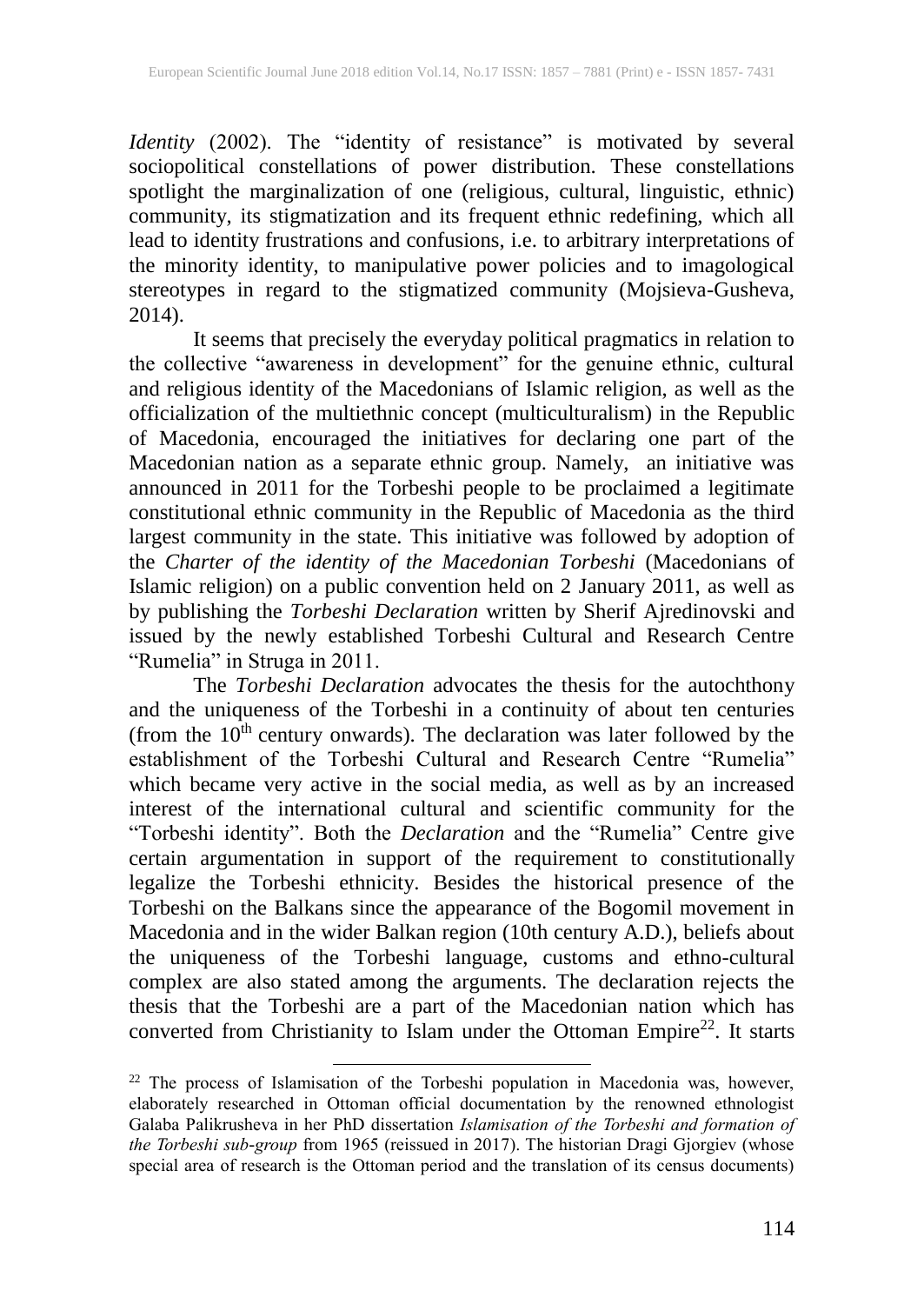from the conviction that the Torbeshi identity has a certain inherent heresy and that is the motive for their identification with the Bogomil heresy, which according to them is related to the Islamic religious and philosophical matrix.

This argumentation has a number of weaknesses: - the projection of the Islam in the Bogomil social, political and existential philosophy; - the Bogomils are members of a historically distinctive social movement and worldview with Gnostic and dualistic elements, not an autonomous ethnic group; - the Islamisation of the Macedonians and other Slavic nations on the Balkans (in this context also of the Torbeshi as well) took place at least one and a half century after the Ottoman conquest of the Balkans<sup>23</sup>; - there is no written evidence that the term "Torbeshi" dates from the  $10<sup>th</sup>$  century as a Slavic term for the "fudiagiagiti" and the "kudugeri" heretics (Bogomils); the Torbeshi language is Macedonian and contains ancient Slavic vernacular (Proto-Slavic/Common Slavic) and Old Church Slavonic words and its main developments and changes over several centuries of history (from the receiving of Islam onwards) are lexical by character. Namely, the numerous expressions associated with the Islamic pragmatics (rituals, customs, beliefs) have been incorporated in the language, but that is not sufficient to differentiate the Torbeshi language in Macedonia as different from the Macedonian language (Gajdova, 2011). Furthermore, today's research of the Gorani language on the territory of Kosovo and Serbia shows that the Gorani dialect is a part of the dialectal system of the Macedonian language (Drvoshanov, 2011; Antonova-Vasileva, 2014). 24

substantiates the process in detail in many of his works. See, for instance, his latest paper "Islamisation in Macedonia in the Ottoman Empire" for the exact demographic numbers and explanations about when and how the process was slowly developing without organized Ottoman incentive, as well as about the methodology of research (2017, pp. 73-89).

<sup>23</sup> See Dragi Gjorgiev (2017).

<sup>&</sup>lt;sup>24</sup> For an integral outlook on the dialectal system of the Slavic Macedonian language an interactive map of dialects is available on the website of the Research Centre for Areal Linguistics - ICAL (2018b) of the Macedonian Academy for Sciences and Arts. A schematic map in Macedonian, made by Marjan Markovikj and based on the works of Bozhidar Vidoevski, is available in *Macedonian dialectology 2* (Markovikj, 2007, pp. 34-5). But, the most comprehensive map and brief analysis of the Macedonian dialects in English has been made by Victor A. Friedman in his paper "The Sociolinguistics of Literary Macedonian" (2015, pp. 185-212, "The Macedonian Dialects" section pp. 191-196, map on p. 188), and there is also an older, simpler map and refference grammar by him in an on-line dialectal webliography for students of Slavic languges (2001, p. 77). For classic, in-debth synchronous and diachronous analyses and maps of the Macedonian dialectal system in English see Bozhidar Vidoevski (2006). For an up-to-date account on the contemporary issues affecting the standard Macedonian language and all its dialects see Marjan Markovikj (2012).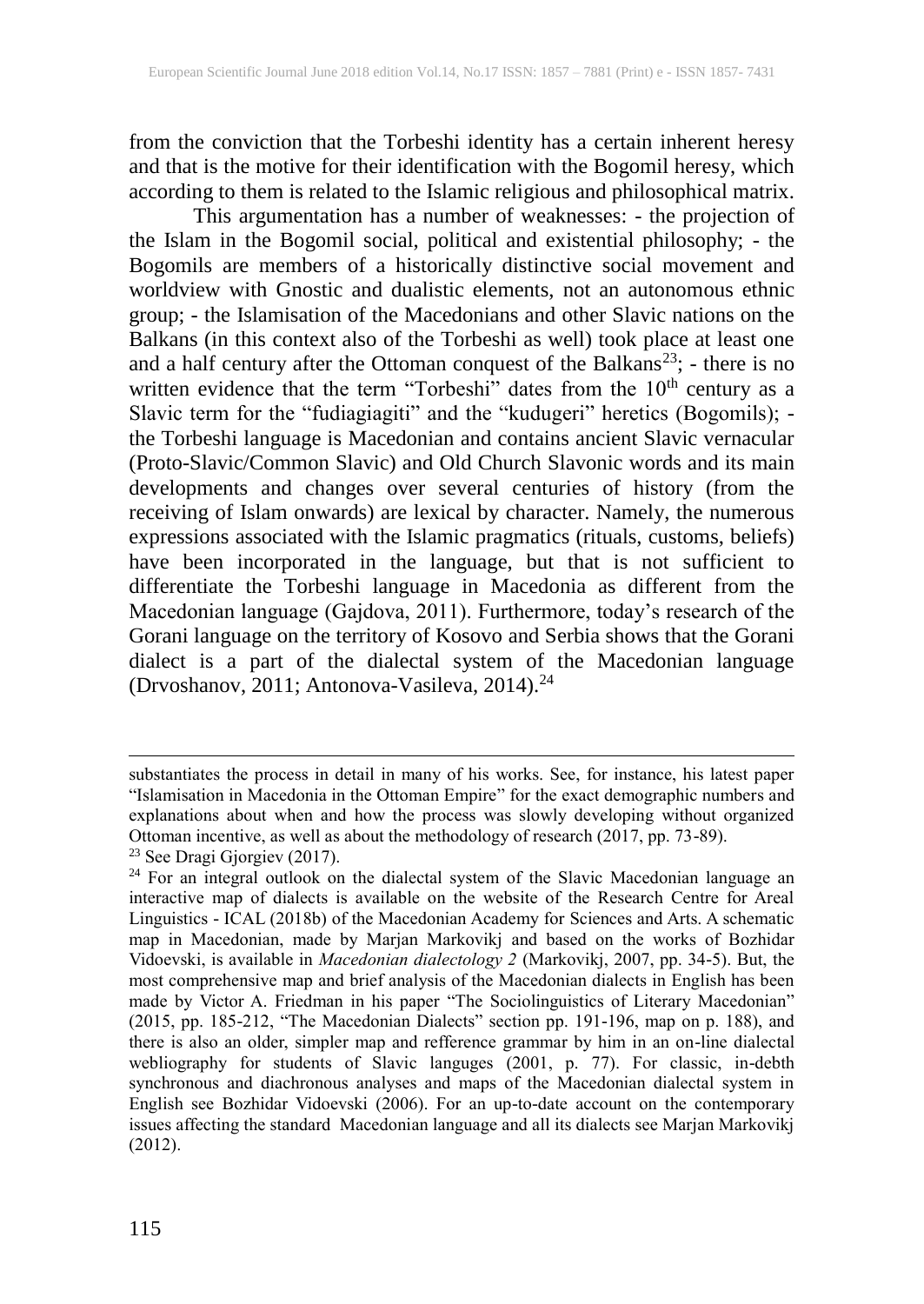Actually, in the *Declaration* (as well as in other statements) Ajredinovski states that the most appropriate term to describe the identity of the Torbeshi is to say that they are Slavic Muslims, by which they declare that their origin is Slavic, and that the religion and the cultural features derived from the religious system they accepted are Muslim.<sup>25</sup> It is interesting that today all religious-cultural communities with Slavic origin and Muslim religion in the Balkans (that means in Bulgaria, Macedonia, Serbia, Bosnia and Herzegovina and in Montenegro), almost unisonally identify themselves as Slavic peoples of Islamic religion and only additionally some linguistic and ethnographic features are derived as differential in regard to the native nation. But, despite the equal ethnic, linguistic and religious marker (Slavic and Islamic), so many names have been kept to designate these communities: (1) names with various imagological and cultural attributions of self-identification: Macedonians of Islamic religion, Macedonian Muslims, Torbeshi, Poturci/Turci, Islamic religion, Macedonian Muslims, Torbeshi, Poturci/Turci, Pomaci/Pomaks (in the Rhodope part of Bulgaria), Islamised Estovci, Babushi and even the most general name "Nashinci" (literally translating as "Our People", ours vs. not ours)<sup>26</sup>; then (2) various local designations with the value of an ethnonym: Rekanci (from the Mala Reka and Golema Reka region), Debrani (from Debar), Drimkolci (from the Drimkol region, near Struga), Babuni (from the region around the river Babuna where the Bogomils acted!), Gorani (from the region Gora along the borders of today's Macedonia, Albania and Kosovo states) and Slaviano-Muslims, Bulgarian-Muslims and Slavic community with Islamic confession in Albania (Golo Brdo region, Dolno Poel or Peshkoi)<sup>27</sup>.

#### **The fluctuating identity of the Macedonians of Islamic religion**

The diversity of the local ethnonyms of the Macedonians of Islamic religion signal that their identity is in crisis, that the politics of their identity has lead to a crisis of their identity, which also reflects upon the notion of the wider Macedonian identity on a larger scale. The multi-decennial unstable political platform has destabilized the already fragile, convertive and fluctuating identity of the ethnic Macedonians of Islamic religion.<sup>28</sup> The different ethnonyms of the Macedonians of Islamic religion are a real reflection of the heterogeneous historical tendencies in the identification and

<sup>&</sup>lt;sup>25</sup> The ethnographic research confirms the similarity between the folk costumes of the Macedonians and the Macedonians of Islamic religion (Mirchevska, 2011).

<sup>26</sup> See: A. A. Novik (2009, p. 75).

<sup>&</sup>lt;sup>27</sup> Rigels Halili (2013, p.488) gives the list of regions, cities and villages in the Republic of Albania with Macedonian ethnic minority.

 $28$  Jolanta Sujecka (2013, p. 137-224) indicates how the adaptive identity of ethnic Macedonians reflects in the different 19th century ethnonyms.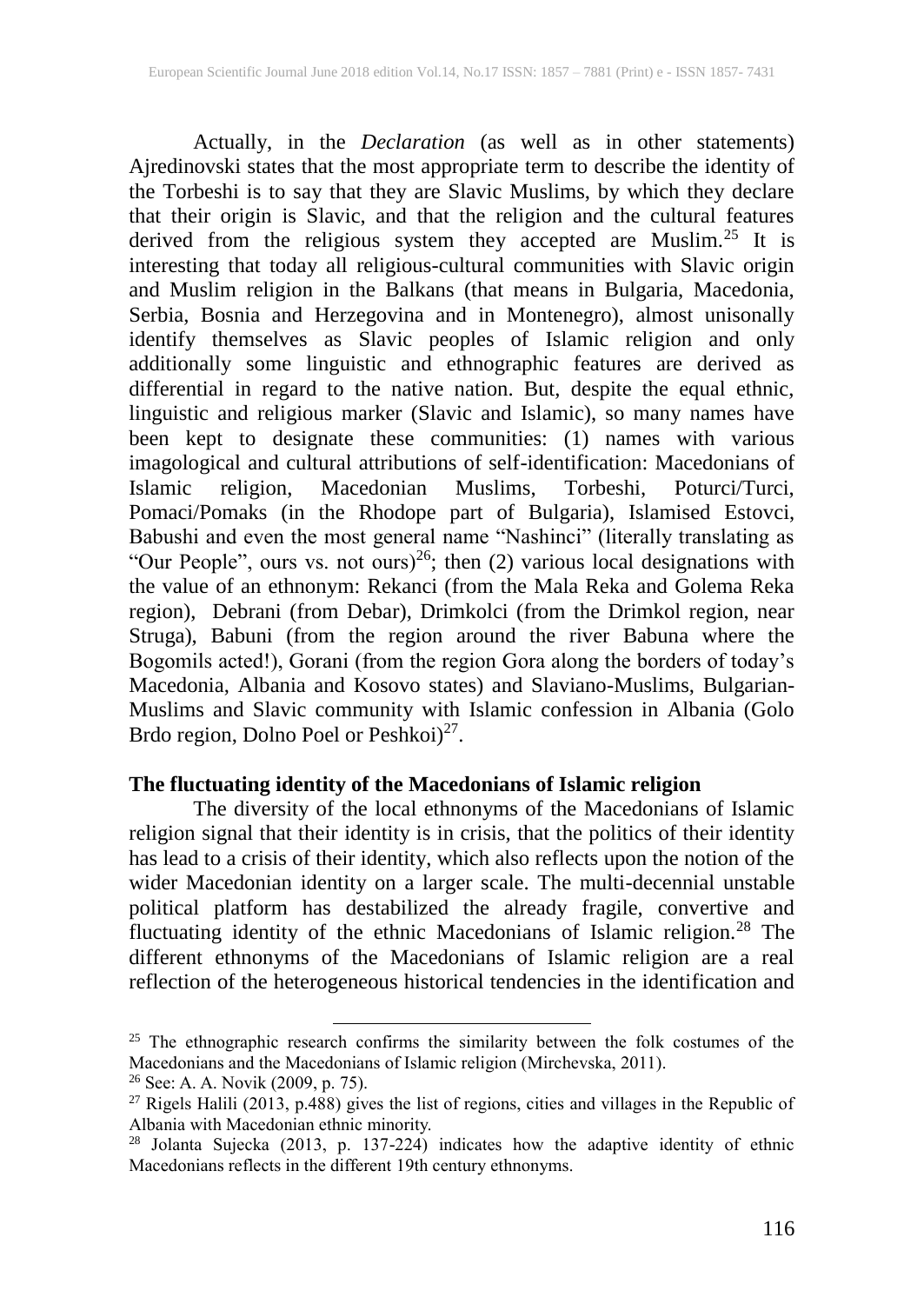the integration of this population within the official national and state systems. They testify to an instability in the perception of the dominant ethno-cultural marker in this population, as well as to the fact that they are a minority cultural-religious community and that they set themselves as identity of resistance or even heresy, but that still they have preserved their primary Slavic linguistic and cultural identity. Everything else is a matter of ephemeral civil, social and other policies.

The initiative of the Party for European Integration (PEI) and the Torbeshi Cultural & Research Centre "Rumelia" in Struga originates from one both local and regional ethno-cultural and cultural-religious constellation, but is articulated in a given historical moment, mostly as a prolegomena to the multiethnic concept of the Republic of Macedonia and as an echo of the multicultural strategies and policies in the European and the international context. Precisely as a part of the broader geostrategic constellation (related to the countries of former Yugoslavia, but also to the concepts of the Balkans and Western Balkan), this initiative can also be read as a direct reflection of the constitutional amendments of 2001, especially the provision for a so-called Badinter majority or a right to veto based on the minority ethnic principle, supplemented by other law regulations and privileges (an "equitable" representation of the minority communities in the administration, the principle of so-called positive discrimination, etc.).<sup>29</sup>

Since the establishment of the Republic of Macedonia within the Yugoslav Federation (1944) to its independence (1991) and further on, to this present day, the Macedonians with Islamic religion underwent numerous revisions of their identity status. This is a type of "fluctuating identity" if observed from the perspective of denomination/determination in space and time. The multiplied identification and denomination of the Macedonians of Islamic religion seems to have appeared as a consequence of the accumulation of various imagological matrices by these Macedonians, given their additional (secondary) differences, primarily religious, and these religious differences supplemented by other sub-cultural traits and practices (worldview, religious rituals, moral code, modification of the inherited ethnographic symbols in clothing, homes, linguistic addressing, customs, etc.).

The fluctuating and dispersive identity of the Macedonian Muslims is also projected in the legal census classifications and identifications of the ethno-cultural, ethno-linguistic and ethno-religious structures and communities in the Republic of Macedonia. This community, which is de facto Macedonian, is classified in various ways in the columns of the demographic/population censuses: once under the column "Macedonians",

<sup>&</sup>lt;sup>29</sup> There is no data that a similar provision has been legislated in any other country.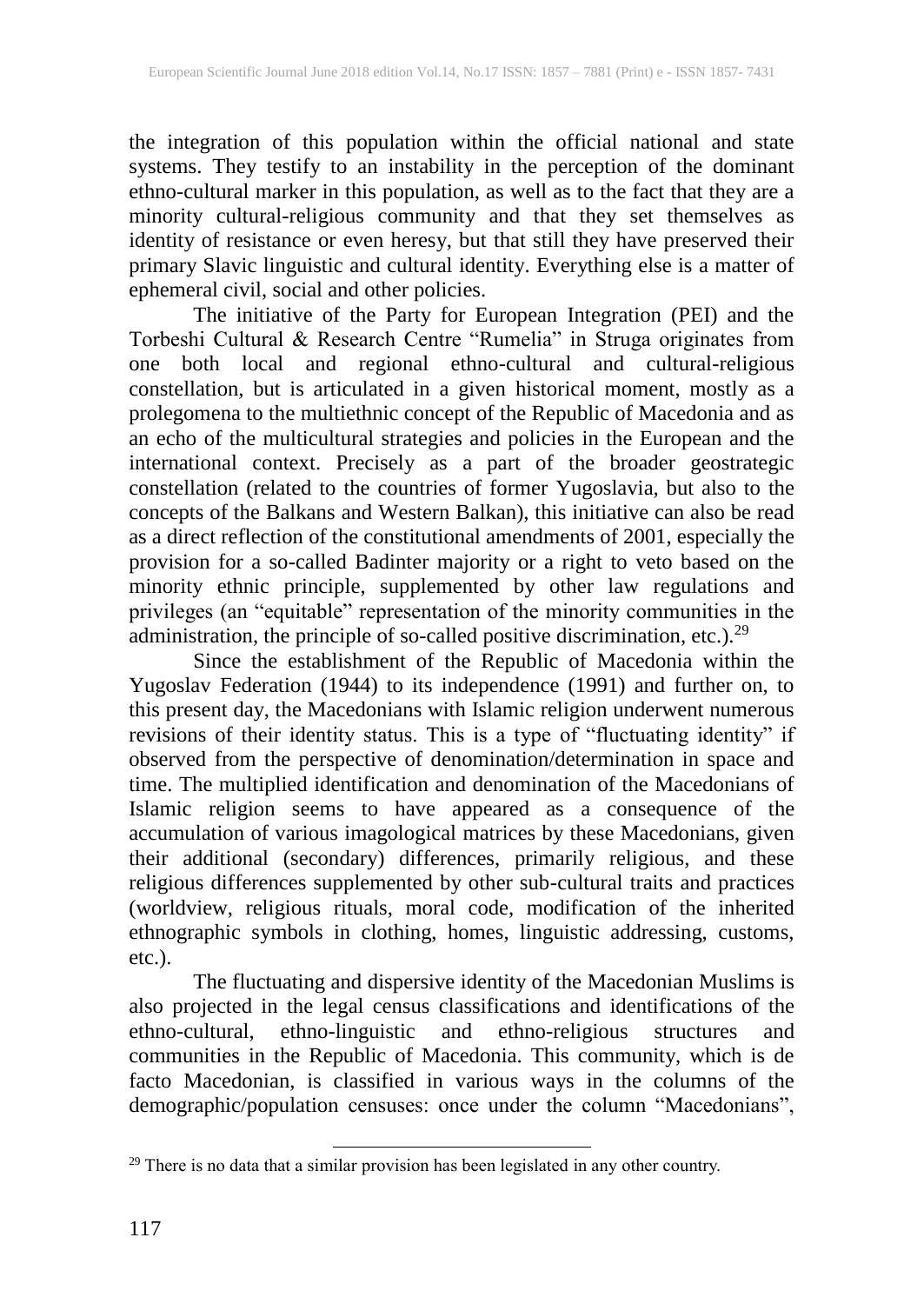but of Islamic religion, another time under the identity column "Albanians", but with Macedonian as mother tongue, third time as "Turks", but with Macedonian as mother tongue, then as "Bosniaks", but with Macedonian as mother tongue.<sup>30</sup> This multiplied interpretation and perception of the identity of the Macedonian Muslims spreads to the neighboring countries, where, for example, in the Republic of Serbia, they define themselves as "Serbs" with Macedonian as mother tongue, and under the influence of Bulgarian cultural policies as "Bulgarians" by origin, with Bulgarian as mother tongue<sup>31</sup>.

The tendency of using the fluctuating identity (of resistance) of the Macedonians of Islamic religion for distinct ethno-political and strategic purposes leads to new, dramatic collective and personal traumas among the Macedonians of Islamic religion. It leads to new stigmas, migrations, conversions and alienations from the native Macedonian community. Unfortunately, down the long road of history it has already happened that parts of nations have given up their nationality or have been cut off from their native matrix and were incorporated in other nations and states, whether they migrated or the territory on which they lived was incorporated into another state. It has also happened that a part of some nation, over time and according to some historically acquired, cultural and religious specifics, does form a separate sense of self and declares themselves as a separate ethnic group, usually a minority. Hereby, decisive factors are not only the internal ethno-cultural markers, but also the broader social, political and state constellations, as well as the change in the theories of collective ethnic and national identities.

#### **Conclusion**

## **The current situation of the Macedonians of Islamic religion**

 $\overline{a}$ 

The very act of opening the question of authenticity of identity raises a number of other sub-questions which are accompanied by internal divisions among the Macedonians of Islamic religion. Several years ago this act encouraged some political and scientific structures, in congruence with certain power structures, to seek solution for the status of the Macedonians of Islamic religion in the option for legalizing their identity. This instigated the Macedonians of Islamic religion, mainly from the Struga region, to demand (declaratively and through concrete political action) constitutional

<sup>&</sup>lt;sup>30</sup> Ubavka Gajdova gives numerous examples of contemporary Macedonian settlements in western Macedonia with mixed ethnic and religious population where Macedonians of both religions speak the same language, thus giving indicators for their mutual ethnic identity regardless of their religious beliefs (2011, pp. 43-62).

<sup>&</sup>lt;sup>31</sup> Ulf Brunbauer broadly discusses the attempts of the Bulgarian state politics to influence the change in the national identity of the Pomaks in Bulgaria (2002). Also Hugh Poulton (1997).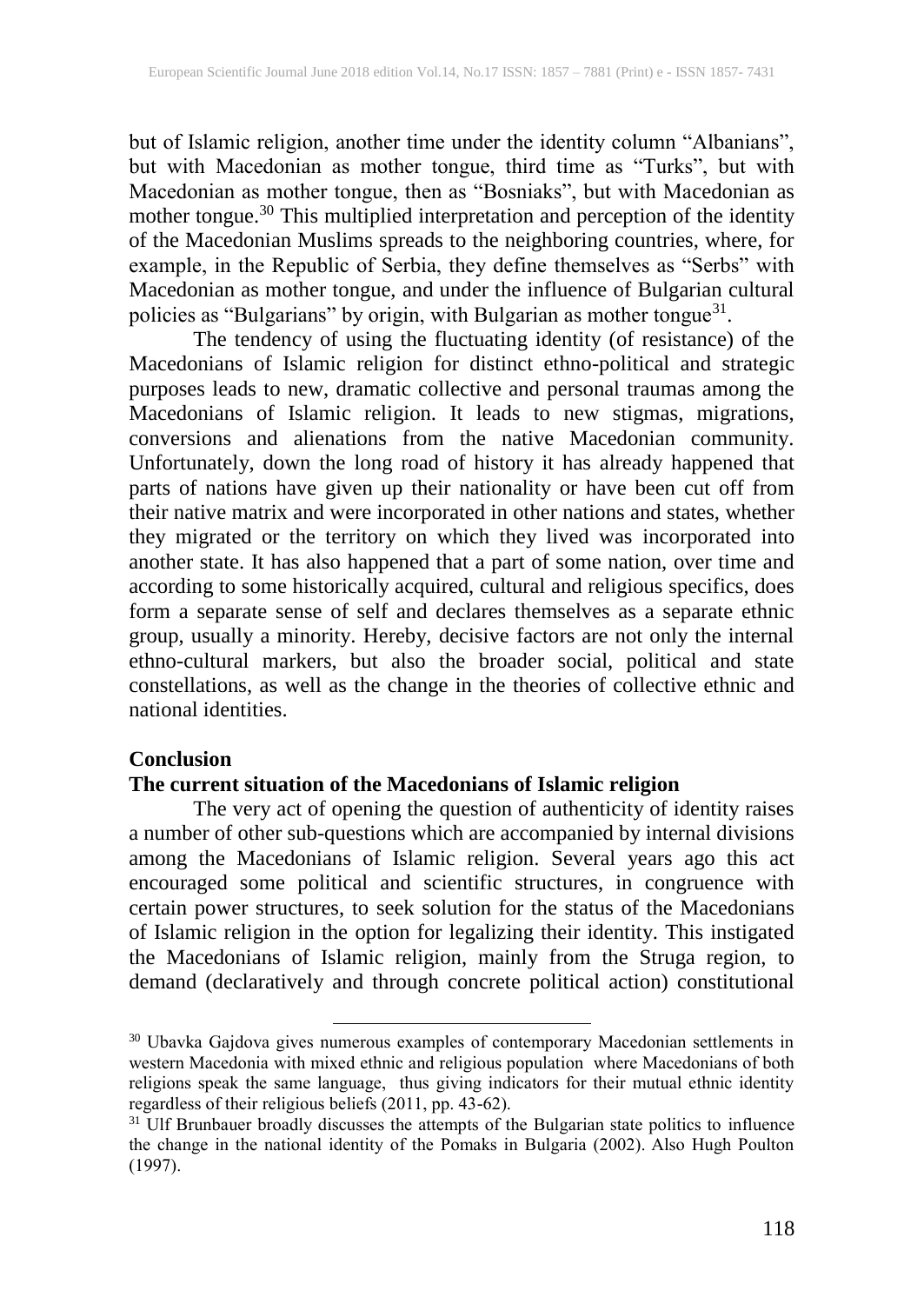legitimization of their religious-cultural identity as an ethnic one. Recent experiences with the role of the religious factor in determining identities in the wider Balkan region (in Bosnia and Herzegovina for instance) were also in favor of these options, as well as the geopolitical strategies regarding the Balkan region and, in a certain sense, regarding the "Macedonian question" in general.

Thus, over time, the community of Macedonians of Islamic religion has shown a tendency toward autonomy and ethnic self-awareness, especially highlighted in conditions of its neglect, marginalization and denial. This constellation has instigated a certain resistance among the Macedonians of Islamic religion toward the ruling constitutional, political and scientific classifications of the Macedonian identity pluralism and toward the Macedonian national centrism. Therefore, for the last 20 years a certain identity of resistance and a need for self-determination is generated among the Macedonians of Islamic religion, and with it a certain instability or variability of their ethnic status as well.

So, today we are faced with a certain contradiction: on one hand, the singularity of this religious-cultural community has not been large enough for it to separate itself from the Macedonian ethno-national entity and to counter the Macedonian identity, but on the other hand, it has articulated its specific features in the local environment, mostly the religious feature and its related cultural markers, due to the fact that the majority of the Macedonians were Orthodox Christians.

#### **Proposition for a possible solution**

# **a) Inclusive state policies toward the entire Macedonian ethno-national entity regardless of religious affiliation**

Once the status of a cultural identity becomes a problem, the very identity is being questioned, even more so in the case of the subordinate and sub-ethnic identities, since they are mainly founded on partial cultural and religious markers, i.e. in their case correlativity and depending on the sociopolitical context is more emphasized. It should be emphasized that the radical movements for self-determination and secession of the Macedonians of Islamic religion from the total Macedonian ethno-national entity are overlooking the fact that the Macedonian identity is inclusive and is not exhausted with the generic and confessional affiliations, so it cannot be reduced to separate markers, whether they are religious or generic. As for the religious marker, it should be pointed out that the contemporary Macedonian identity allows unlimited religious freedom (theistic and atheistic), which influences a religious distinction among the Macedonians as Orthodox, Muslims, Catholics, Protestants, Evangelists, Jews, atheists and others. In other words, the Macedonian ethno-national identity, like any other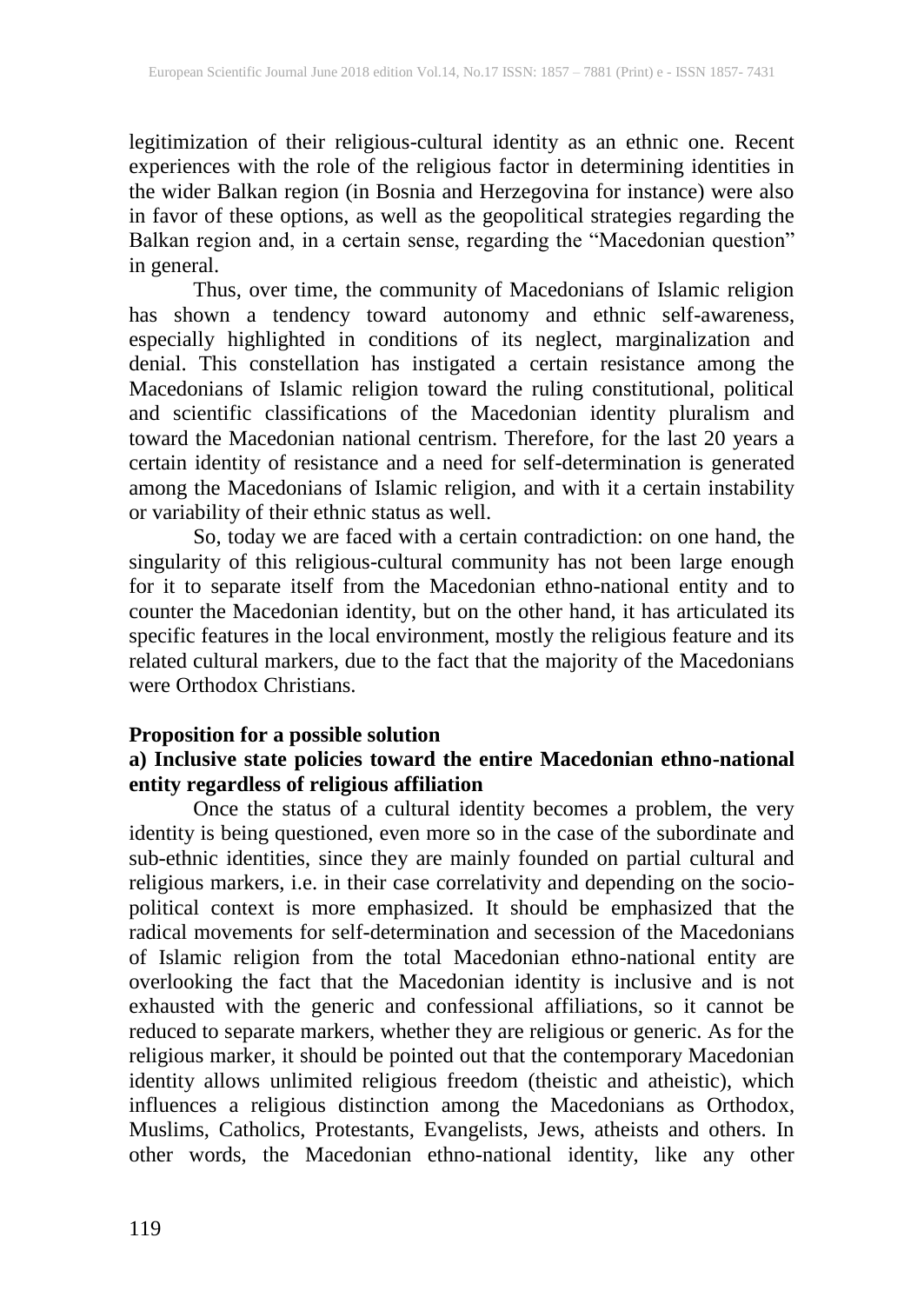established national identity, is a more general and more complex category than the religious. And the cultural identity of the Macedonians is layered and involves coexistence of multiple (derived) confessional, customary, moral, dialectal and gender otherness.<sup>32</sup> So when talking about intercultural relations in the Macedonian state, the researcher does not mean only relations between Macedonians and other ethnic and linguistic communities, but also relations within the Macedonian ethno-national community.

This finding is supported by the fact that the processes of ethnic, religious and linguistic conversion of the Macedonians of Islamic religion intensified precisely from 1991 onwards (the period of independence of the Republic of Macedonia). There is a systematic multiplication of ethnic and religious otherness and its confirmation by the entire multiethnic, multireligious and multilingual establishment of the state. When policies of religious conversion were re-installed, the politicization of the religious institutions and identities was allowed. With such politicization, the manipulation (abuse) of religious identities and of religious people stepped onto the historical stage. In short, the radicalization of the religious diversity in the Republic of Macedonia is detrimental to the unity of the Macedonian people/nation, which negatively reflects upon the integrity, unity and imagological projection of the Macedonian state.

The official identification of the Macedonians of Islamic religion is a very sensitive issue because it entails a number of consequences for their linguistic and ethnic identity, but also for their existence and survival. Here are in brief only some of these systemic consequences: - cases of forcing Macedonian pupils with Macedonian mother tongue to study in Turkish and in Albanian language in primary schools have been registered; - cases of Macedonians declaring themselves as Turks or Albanians under various forms of coercion (by employing legal, political and other measures) have been registered; there have been dismissals of Macedonian language teachers in the areas inhabited by Macedonians of Islamic religion;<sup>33</sup> - there has been an increased migration of Macedonians from religiously and

<sup>&</sup>lt;sup>32</sup> The identity of the collective is multilayered, so one can talk about a multiple identity and about shared elements of the religious, ethnic and cultural identity (language, tradition, customs, rituals, ethnographic elements). One Macedonian can be Macedonian by birth, (from both parents' sides or from one parent's side in mixed marriages), by faith/religion a Macedonian may belong to various confessions, by language he/she should speak the Macedonian language, though this language may or may not be his/her mother tongue (regardless of the knowledge or use of other languages).

<sup>&</sup>lt;sup>33</sup> With the Law on Secondary Education from 2002 (Assembley of the Republic of Macedonia, 11.07.2002) the found, existing demographic situation was revised, the structure of teachers was changed and there was a stimulation for migration of the Albanian population to the cities where the presence of the Albanian ethnic and linguistic factor was negligible.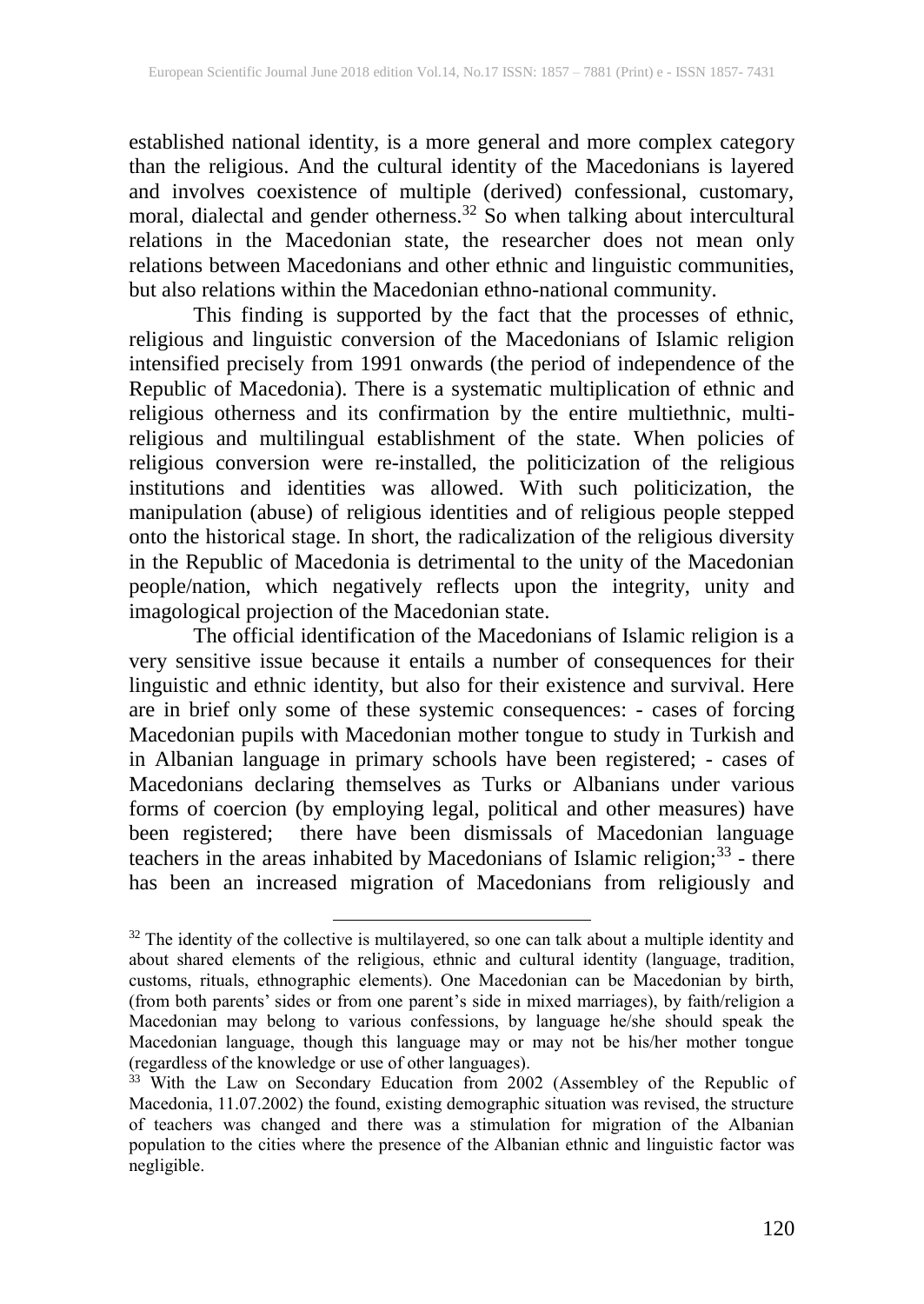ethnically mixed areas, both of Orthodox Macedonians and of Macedonians of Islamic religion; - a negative imagology (stereotypes) of the Macedonian Muslims among the Macedonians themselves is being fueled...

At the beginning of the XXI century there is a more emphasized manifestation of the religious radicalisms on a local, regional and global level, so the Balkans is neither isolated nor resistant to such tendencies and policies. This kind of socially-political and developing environment makes the methodology of religious conversions current (again closely related to the ethnic conversions and identities), leaving immeasurable consequences on the migratory, demographic and geostrategic restructuring, i.e. on the inherited map of religious, ethnic and even state identities. This constellation on a regional and global level is also reflected upon the Macedonian conditions, so by lacking strategic analysis and preventive measures, the Republic of Macedonia may face serious disruption of the balance between the inherited, the existing and the new religious and ethnic identities, and through them of some elements of the state institutions.

In order to thwart the negative consequences, to thwart further disintegration of the Macedonian national entity and to give a civilized and humane reply to the attempts for secession of the Macedonian nation on ethnic principles, state measures are necessary: strategies for protection of the spiritual, linguistic and material heritage of the Macedonians of Islamic religion, strategies for interreligious communication between all Macedonians, policies on more appropriate social and institutional integration of the Macedonians of Islamic religion and a stimulation of educational, cultural, economic and developing policies. These strategies should also unveil and address the policies that generate social, communicational, economic, co-existential (co-habitative), religious and other reasons for marginalization and stigmatization of the community of Macedonians of Islamic religion in the Republic of Macedonia. The Macedonians of Islamic religion are a part of the Macedonian social, cultural and religious reality and should therefore be recognized as a specific cultural-religious community within the Macedonian nation and appropriate developing and integrative policies should be articulated for them. If stimulative development and integration policies continue to lack, it is not excluded that a secession of their identity may occur with a series of other consequences in relation to the entirety and integrity of the Macedonian nation and national institutions.

The self-determination of the individual and of the religious and cultural communities is not absolute, just as the official identification must not be rigid and insensible. Exclusion leads to disintegration and absurd social stratification, while the rational approach reconciles the extreme and radical interpretations of identity and creates conditions for deeper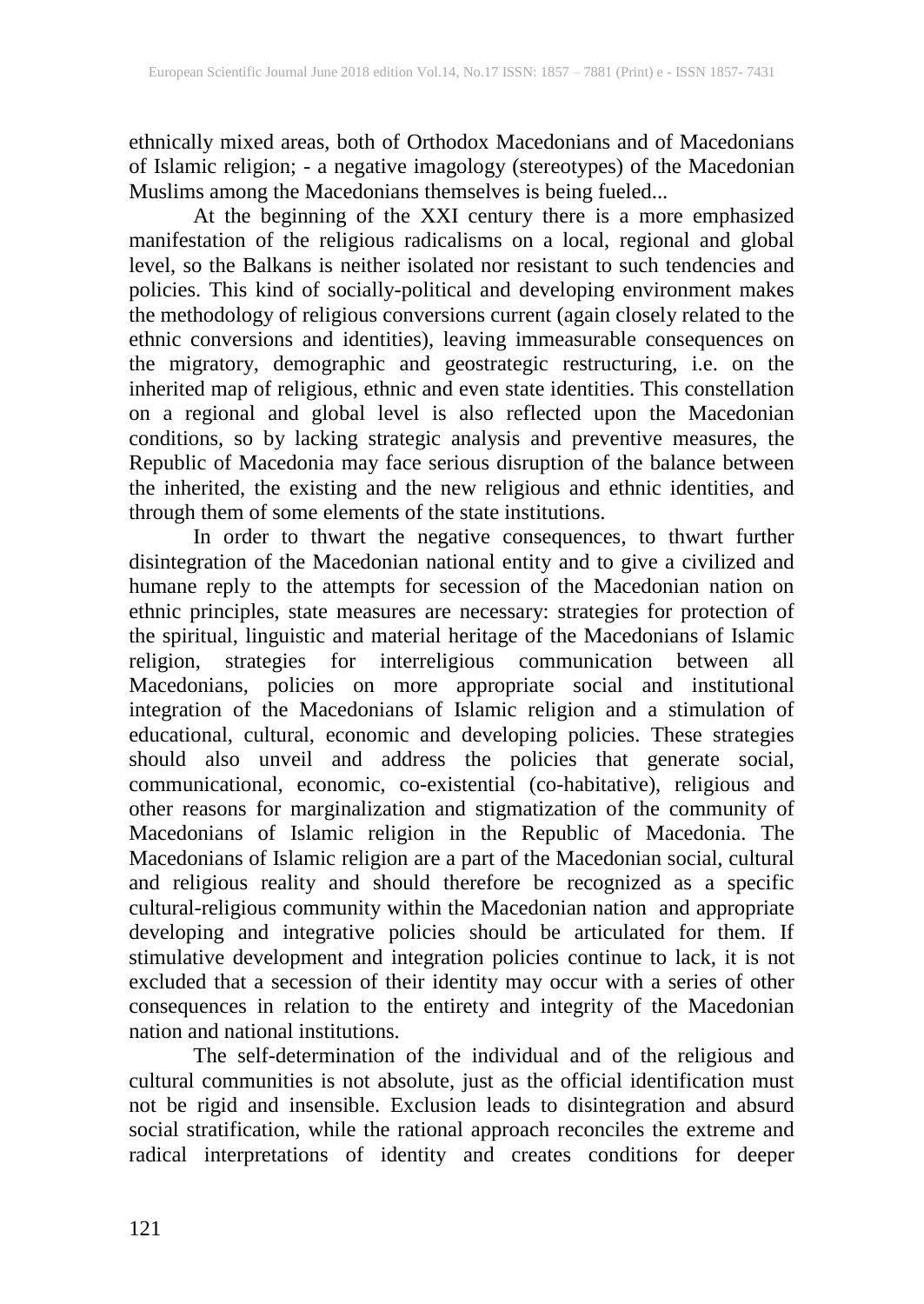understanding and growth of the Macedonian nation, not only the Macedonian ethnicity.

### **b) Inclusive civilizational strategies with inter-connective spiritual values: inter-religious palimpsests and symbiosis**

In the older ages of polytheism in the smaller ethnic and tribal communities by rule the religious identity was closely related to the ethnic identity. The monotheistic religions are oriented towards larger populations and towards various ethnic matrices, they are invasive and dominant, so they break the monolithic link between ethnicities and confession. The Eastern Roman (Byzantine) Empire made a turning point in the direction of constituting the nation as a supra-ethnic concept and confession as an interethnic category (as a form of a spiritually shared language of the different ethnicities). A similar thing happened in the Western Roman Empire. Since the 11th century on one side was the dominant role of Orthodox Christianity, and on the other side Catholic Christianity. Several centuries before, Christianity was undivided, a Christian union governed, established by suppressing the pagan polytheistic system. As the role of the Islamic confession strengthened, internal divisions and conversions occurred, so the state allowed simultaneous existence of both religious matrices, and also of other traditional and some new confessions.

As a rule, the Islamic religious matrix and practice in Macedonians were preceded by Christian ones. The Christian ones are older and furthermore, in the past, at the beginning of Islamisation, they were not suppressed mechanically and automatically, but they survived as a part of the spiritual heritage and tradition, so despite the new Islamic cults and customs, the older Christian ones were honored as well. <sup>34</sup> Conversion is an act of replacing one religious code with another, renaming, Islamisation as Turkisation (which implies an ethnic dimension of the religious conversion), but it is achieved with a reserve, since the spiritual and collective memory is subtle, resistant and durable. Therefore it can also happen that an interreligious symbiosis is created on a more universal level, a spiritual religious palimpsest that strives for sublimation of the symbols and rituals of the past and of the current reality. So we often find metamorphoses or transformations of religious systems rather than the rigid replacement of one system with another. Sometimes the differences in the interpretation of

*<sup>34</sup> Mirjana P. Mirchevska explains concrete details of this in her case study on holiday celebrations by the Macedonian Muslim population from the Reka region (2009). And Dragi Gjorgiev mentions many examples of the syncretic faith practices by the Macedonians of Islamic religion from the Ottoman period: Christian hollidays celebrated by the populations of both faiths in mixed settlements, Christian icons with Muslim prayer inscriptions etc. (2017, pp. 87-89).*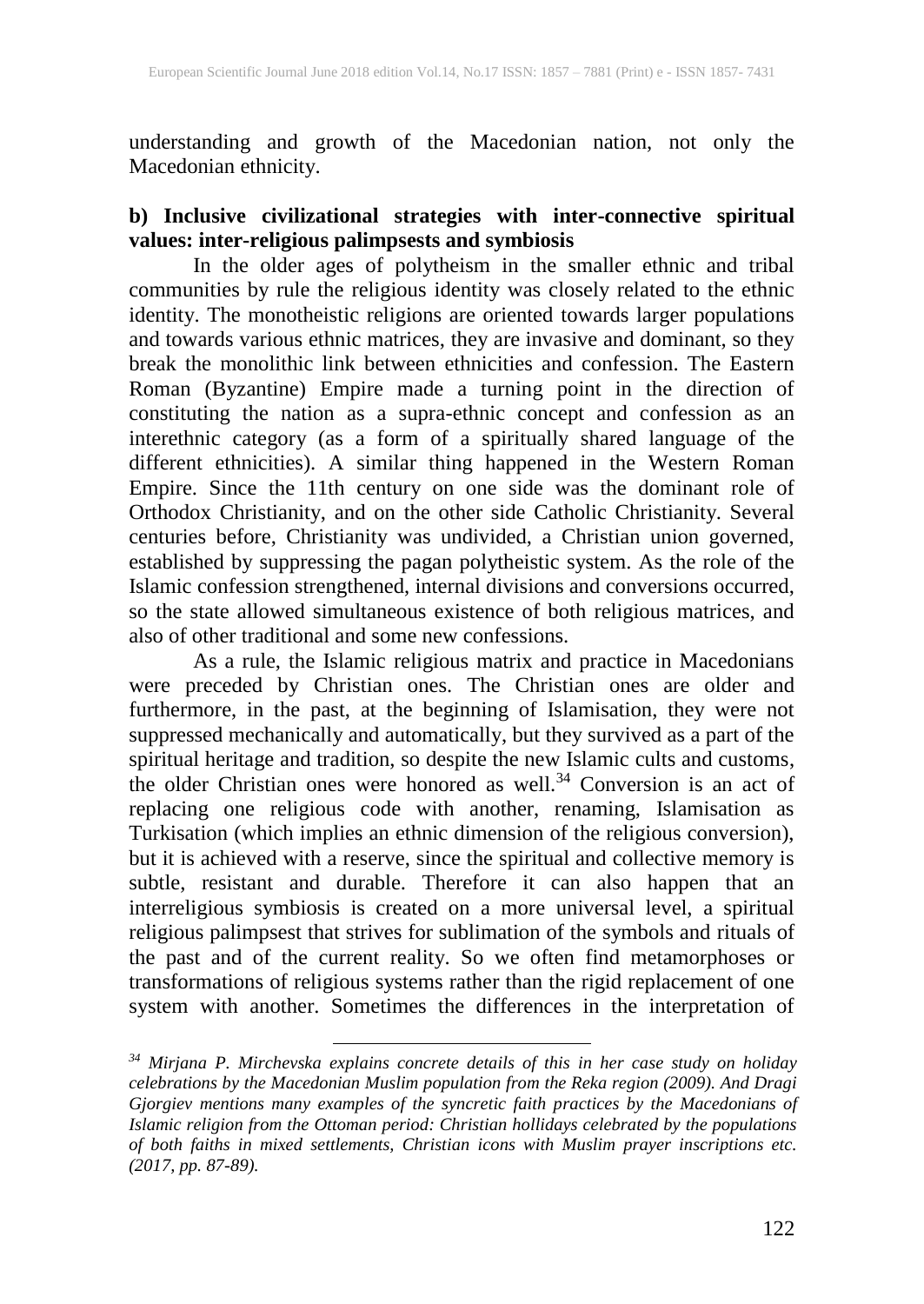religious doctrines are more drastic within one religion than between two religions.

The retrospective reflection on the past shows that behind every large religious, philosophical, ethical and ritual matrix there is some older one, until one reaches some of the ancient civilizations which were governed by the preconceptual worldview. Religion implies institutions and a political dimension. The pre-religious civilizations had a high sensitivity for nature and for harmony between the physical and the spiritual, between matter and energy, between the symbolic and the real. They were therefore more creative, more inventive and more free civilizations. The deeper one goes into the past and history, the closer one is to the archetypal patterns of the world and of harmony. Perhaps that is why today (in this researcher's opinion) we need to remind ourselves of these archetypal forms of humanity, love, goodness, justice and freedom, in order to prevent new civilizational and religious conflicts.

In this sense, the religious identity should not be a priority and the only legitimizing criterion of collective identities, nor should it be a key developing and geopolitical strategy. Religious radicalism is susceptible to manipulation and conflicts. It is not enough to declaratively emphasize the need for interreligious dialogue and coexistence in the media, but an integration of religious otherness in a more humane, more just and more free civilization is needed. Social development is more relaxed when religious practices are a part of the guaranteed human, personal and intimate rights, when the religious semiotics is more discrete and when an essential intercultural dialogue between people and communities is established. Today, in Macedonia (where many different religious and governing systems have changed through the centuries and where religions often transformed rather than denied one another), the map of religious diversity is also experienced as a form of a rich spiritual and cultural palimpsest that connects and remembers, instead of separating and forgetting.

#### **c) Iclusive state secular strategies**

 $\overline{a}$ 

And finally, the modern civilization must not marginalize the role of secularism, nor substitute statehood with church-religious institutions. The modern civilization is faced with a great temptation, to either continue with the deepening of religious schisms and with the increasing of the role of religious institutions and factors or to return to the positions of secular developing strategies.<sup>35</sup> The scientific and unbiased minds of the world, as well as in the Republic of Macedonia, should remind us that secularism does

 $35$  The researcher would like to reiterate that sometimes the differences in the interpretation of religious doctrines within one religion are more drastic than between two religions.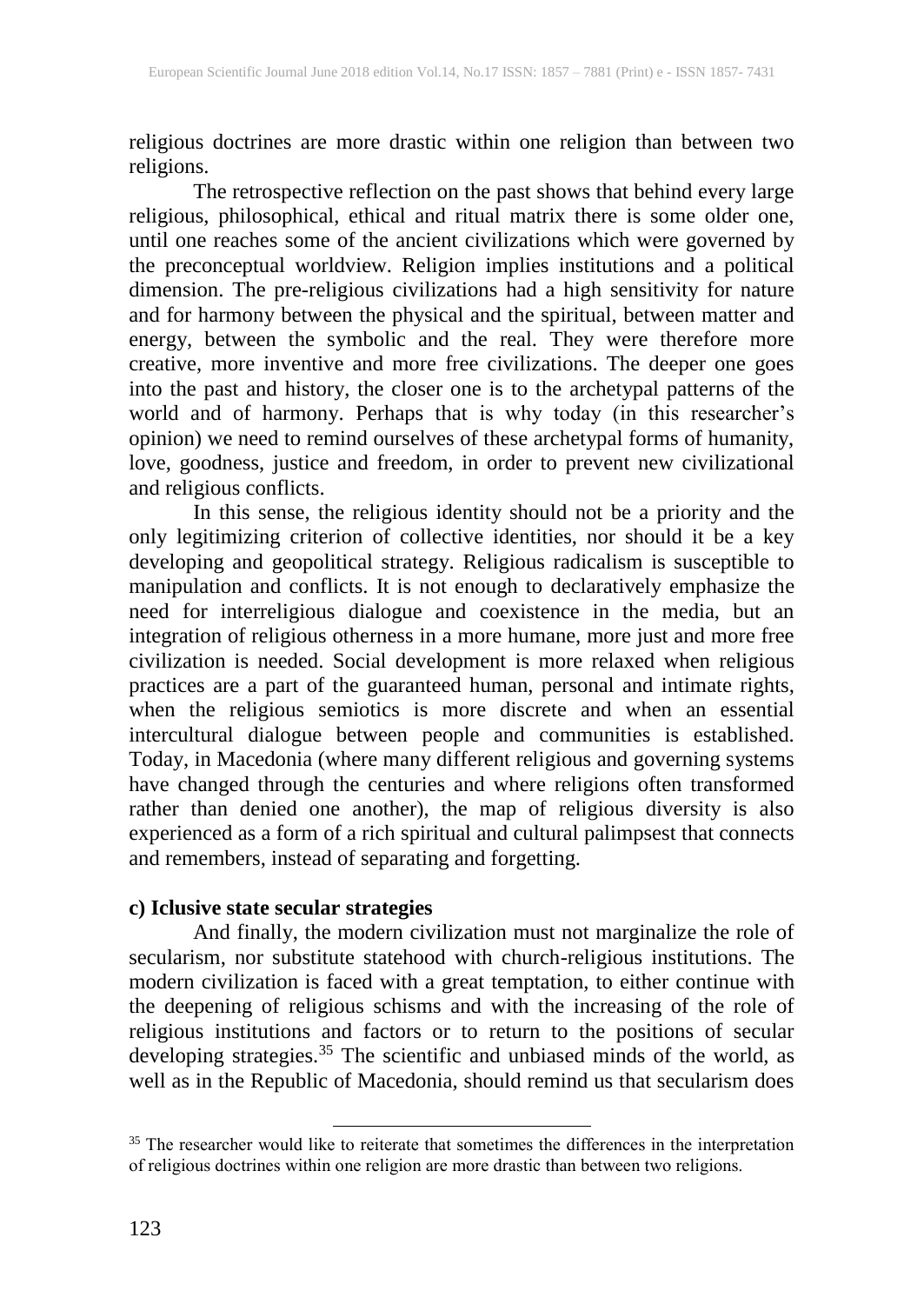not prohibit, nor abolish the right of religious affiliation. The secular philosophy protects the state, civil and national interests from religious atavisms and conflicts.

In this sense, it is good to perform rigorous scientific research for a comparative study of the cultural characteristics of the Macedonians of Islamic religion (and in that context of those who identify themselves as Torbeshi) through the official research institutions in the Republic of Macedonia. And there is a necessity for well-designed inclusive projects for social, educational, economic and political cohesion of the Macedonians regardless of their religious identity. The absence of secular strategies in the contemporary, independent Republic of Macedonia stimulates fragmentation of the Macedonian people, encourages new forms of ethnic, religious and linguistic conversions of Macedonians, increases migration movements, increases the emotional dimension of religious identity and, through it, of national identity, thereby stimulating the fluctuating moment in the identity not only of the Macedonians of Islamic religion, but even wider, of all the Macedonians who feel alienated in their homeland and rejected by the institutions of their country.

Religion should not be the exclusive factor of a collective identity like it was in the past (Ottoman or other). There is a need for less religious exclusivity and less political manipulation with ethnic communities (small and big). Less religiocentrisms would lead to less ethnocentrisms. More secularism would lead to less fragmentarism and balkanization.

Translated by Jasmina Ilievska-Marjanovic and Gala Kovachevic Additional footnotes and bibliography by Jasmina Ilievska-Marjanovic Graphic adaptation of Map 1 by Andrej Marjanovic,

Map 2 by Marjan Markovikj - MANU

#### **References:**

- 1. Ajredinovski, Sherif. (2011). *Torbeshka deklaracija*. Struga: Torbeshki kulturno-nauchen centar/Torbeshi Cultural & Research Centre "Rumelia" - Struga.
- 2. Anderson, Benedict. (1998). *Zamisleni zaednici.* Skopje: Kultura.
- 3. Anderson, Benedict. (2006, 1st. ed. 1983). *Imagined Communities: Reflections on the Origin and Spread of Nationalism.* London, New York: Verso. Available at: https://is.muni.cz/el/1423/podzim2013/SOC571E/um/Anderson\_B\_- \_Imagined\_Communities.pdf.
- 4. Antonova-Vasileva, Luchija. (2014). O govore dvuh obshtnoste musulmanskogo veroispovedanija: pomaki v Cheche i torbeshi v Go're. In Plotnikova, A. A., M. Ju. Martinova, E. S. Uzeneva (Eds.), *Slavjane-musulmane na Balkanah: jezik, kultura, identichnost* (pp.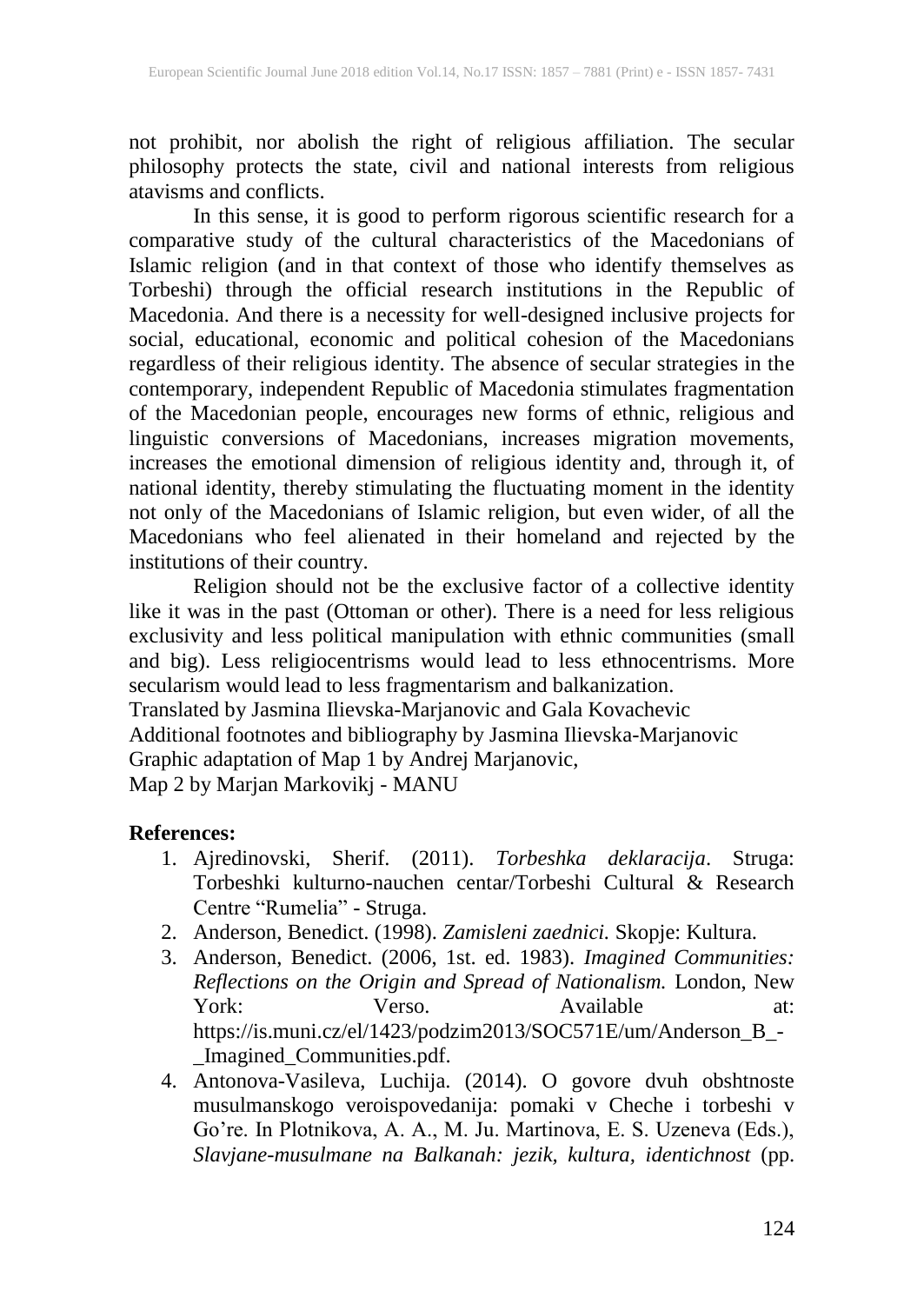164-179). Moskva: Institut slavjanovedenija na RAN/Moscow: Institute for Slavic Studies of the Russian Academy of Sciences. Retrieved from http://inslav.ru/images/stories/pdf/2014\_Slavjanemusuljmane.pdf

- 5. Arslani, Muhamed. (2011). Makedoncite so islamska religija se neotkinliv del od makedonskata nacija. In *Makedoncite so islamska veroispoved – megju nacionalnata pripadnost i religiskata opredelba* (p. 72)*.* Conference anthology of papers, the conference took place on 15.02.2011. Skopje: Sojuz na Makedoncite so islamska veroispoved - Skopje/Macedonian Muslim Association - Skopje.
- 6. Assembly of the Republic of Macedonia/Sobranie na Republika Makedonija. Law on Secondary Education/Zakon za sredno obrazovanie. (11.07.2002). *Official Gazette of the Republic of Macedonia/Sluzhben vesnik na Republika Makedonija,* no. 52/02, as of 11.07.2002. Skopje: Official Gazzette of the Republic of Macedonia. Available at: http://www.slvesnik.com.mk/Issues/8CCCBA4B3DBC2342AA5175 457C4C9CC5.pdf
- 7. Bart, F. (2007). Etnichkite grupi i nivnite granici. In Lj. S. Risteski & I. Jakimovska (Eds.), *Drugosta vo etnologijata - Teorii na drugosta* (pp.69-107)*.* Skopje: Menora/Evrobalkan Press.
- 8. Brunbauer, Ulf. (2002). Dinamikata na etnichnosta: identitetot na Pomacite. In *EtnoAntropoZum,* No. 2 (pp. 1-18). Skopje: Institute of Ethnology and Anthropology. Retrieved from http://etno.pmf.ukim.mk/index.php/eaz/article/view/74/61
- 9. Castells, Manuel. (2009, 1 st ed. 1997). *The Power of Identity*. *The Information Age: Economy, Society and Culture*, Vol. II. Malden, MA, USA; Oxford, UK: Blackwell Publishing Ltd.
- 10. Cowan, Jane K. (2000). *Macedonia: The Politics of Identity and Difference*. London: PlutoPress.
- 11. Drvoshanov, Vasil. (2011). Dijalektnata leksika vo funkcija na makedonskiot jazik vrz primerot na rodninskata terminologija vo goranskiot govor. In *Makedoncite so islamska veroispoved – megju nacionalnata pripadnost i religiskata opredelba* (pp. 73-90)*.*  Conference anthology of papers, the conference took place on 15.02.2011. Skopje: Sojuz na Makedoncite so islamska veroispoved - Skopje/Macedonian Muslim Association - Skopje.
- 12. Friedman, Victor A. (2001). Macedonian. *The SEELRC Refference Grammars*. Durham, NC, USA: Duke University, Slavic and East European Language Resource Center (*SEELRC*), Duke University Slavic Centers. Available at: http://www.seelrc.org:8080/grammar/mainframe.jsp?nLanguageID=3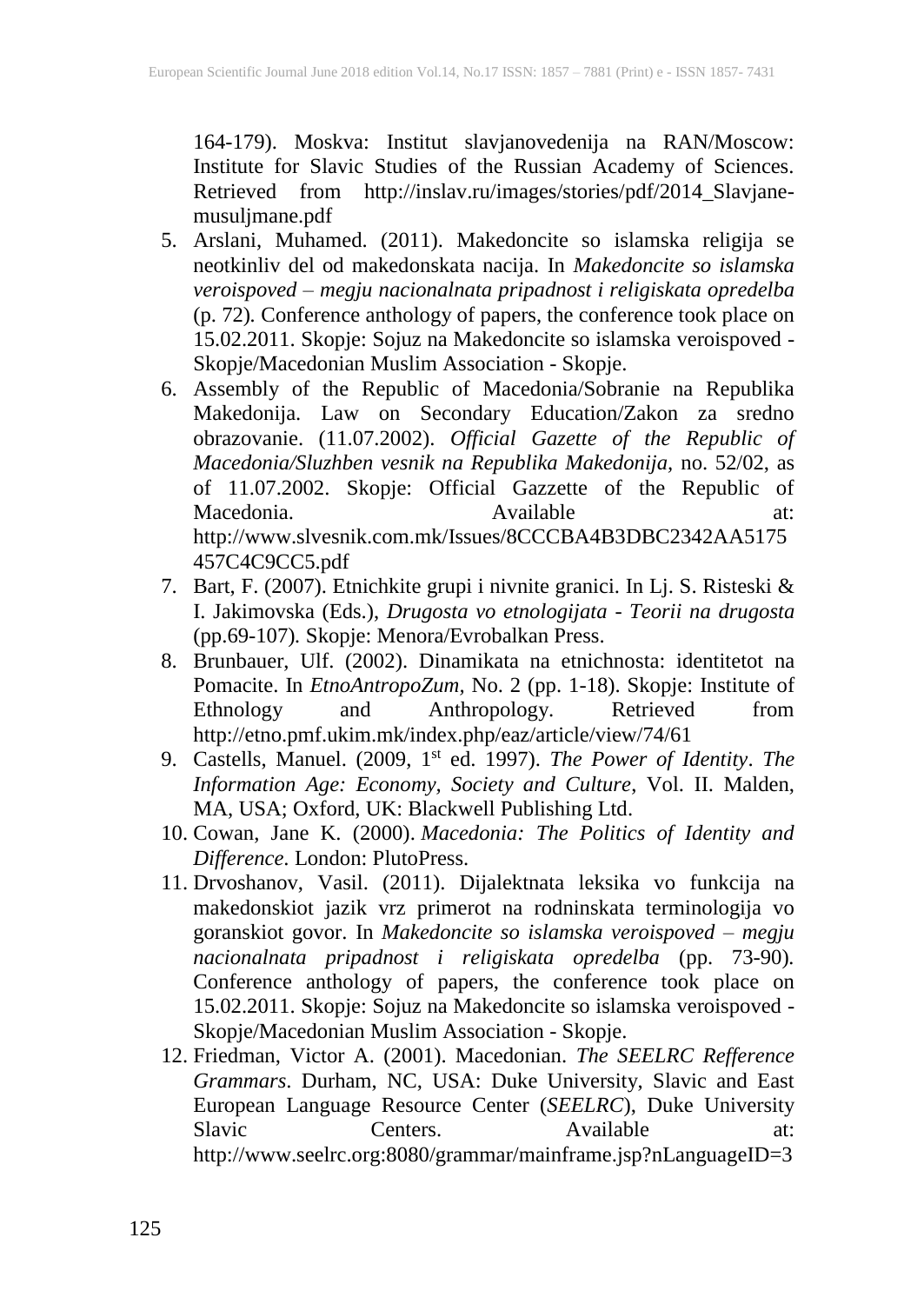- *13.* Friedman, Victor A. (2015). *Macedonian Studies 2*. Skopje: Macedonian Academy of Sciences and Arts. Available at: http://ical.manu.edu.mk/books/FriedmanMacStudies2.pdf
- 14. Friedman, Victor A. (2017). Languages of the Balkans. *Oxford: Historical Linguistics, Language Families/Areas/Contact*. Retrieved from: http://linguistics.oxfordre.com/view/10.1093/acrefore/978019938465 5.001.0001/acrefore-9780199384655-e-348
- 15. Gajdova, Ubavka. (2011). Mestoto na jazikot na Makedoncite so islamska veroispoved vo makedonskiot dijalekten kompleks. In *Makedoncite so islamska veroispoved – megju nacionalnata pripadnost i religiskata opredelba* (pp. 43-62)*.* Conference anthology of papers, the conference took place on 15.02.2011.Skopje: Sojuz na Makedoncite so islamska veroispoved - Skopje/Macedonian Muslim Association - Skopje.
- 16. Gjorgiev, Dragi. (2017). Islamizacijata vo Makedonija vo Osmanliskiot period (Islamisation in Macedonia in the Ottoman Empire). In *Contributions XLVII, 2 [Volume dedicated to acad. Ivan Katardzhiev].* Skopje: Macedonian Academy for Sciences and Arts, Section for Social Sciences. Retrieved from: http://manu.edu.mk/wpcontent/uploads/2017/03/Opshtestveni-1.pdf
- 17. Guibernau, Montserrat. (2004). Anthony D. Smith on nations and national identity: a critical assessment. *Nations and Nationalism* 10 (1/2) (pp. 125–141). London: ASEN. Retrieved from: https://pdfs.semanticscholar.org/293a/8dabdfaa7c1cbd9667eaad2662 d6875fe1f5.pdf
- 18. Halili, Rigels. (2013). Macedonians in Albania from ethnic group to national minority. In Jolanta Sujecka (ed.), *Colloquia Balkanica*, vol. 2 [Macedonia: Land, Region, Borderland], (pp. 483-506). Warsaw: Faculty of "Artes Liberales", University of Warsaw.
- 19. Krause, Todd B. and Jonathan Slocum. (2003). Old Church Slavonic Online: Series Introduction. *Early Indo-European Online*. Austin, TX: Linguistics Research Centre at the College of Liberal Arts, University of Texas. Available at: https://web.archive.org/web/20090917003440/http://www.utexas.edu /cola/centers/lrc/eieol/ocsol-0-X.html
- 20. Koleva, Krasimira. (2014). Homo slavicus & homo balcanicus Problemi identichnosti v epohu globalizacii (situacija Kosovo). In Plotnikova, A. A., M. Ju. Martinova, E. S. Uzeneva (Eds.), *Slavjanemusulmane na Balkanah: jezik, kultura, identichnost* (pp. 97-116). Moskva: Institut slavjanovedenija na RAN/Moscow: Institute for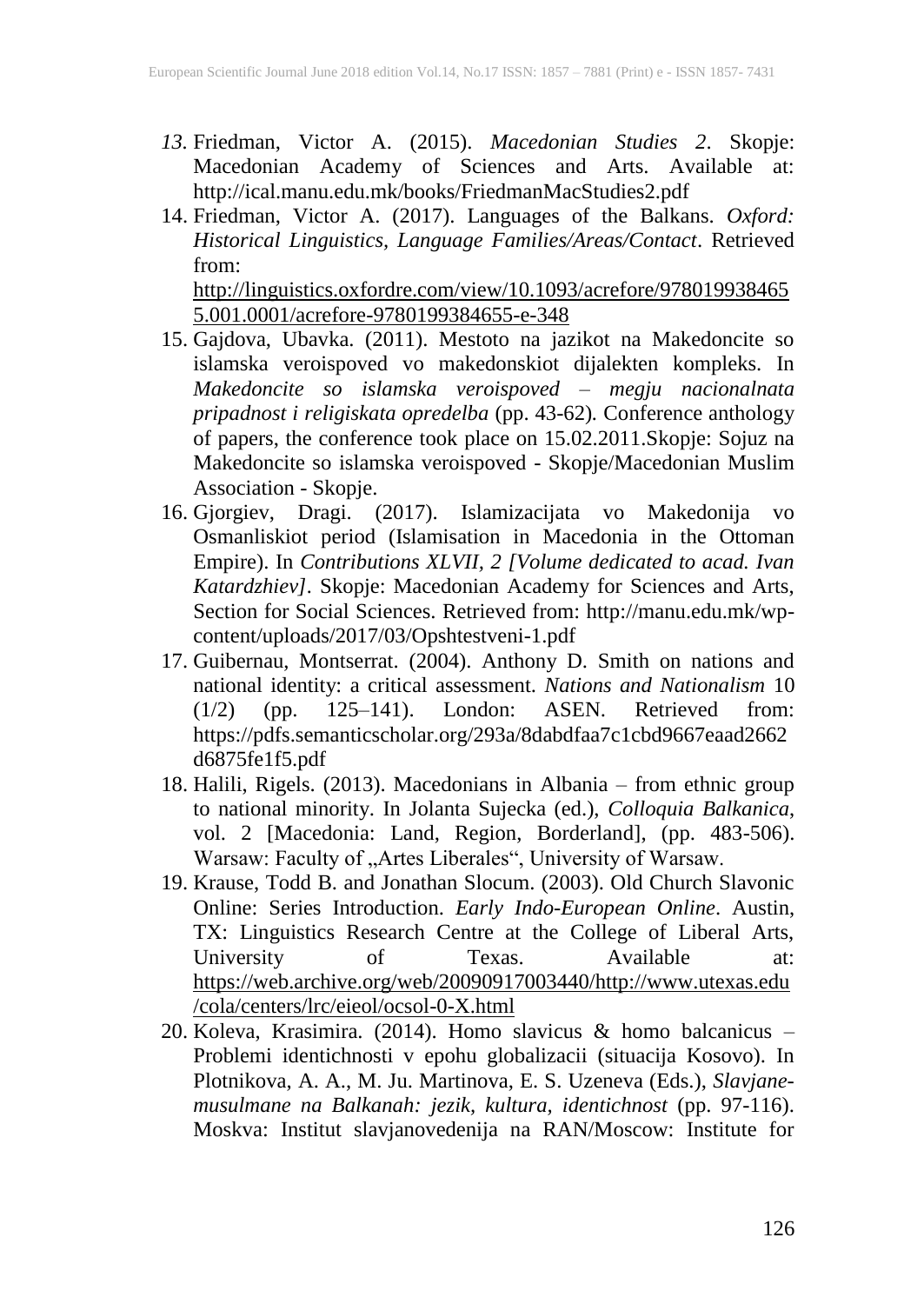Slavic Studies of the Russian Academy of Sciences. Retrieved from http://inslav.ru/images/stories/pdf/2014\_Slavjane-musuljmane.pdf.

- 21. Makarcev, Maksim M. (2014). Jazik slavjan-musulman Elbasana: postanovka voprosa. In Plotnikova, A. A., M. Ju. Martinova, E. S. Uzeneva (Eds.), *Slavjane-musulmane na Balkanah: jezik, kultura, identichnost*, (pp. 197-214).
- 22. Markovikj, Marjan, ed. (based on works by Bozhidar Vidoevski). (2007). *Dijalektologija na makedonskiot jazik 2.* Skopje: Filoloshki fakultet "Blazhe Koneski" Skopje.
- 23. Markovikj, Marjan. (2012). Macedonian Language from the Perspective of its Balkan Environment (Language Tendencies). In Jolanta Sujecka and Maciej Falski (Eds.), *Colloquia Humanistica 1: The Continuity and Discontinuity as a Research Problem*, (pp. 81- 96). Warszawa: Institute of Slavic Studies, Polish Academy of Science. Retrieved from: https://ispan.waw.pl/journals/index.php/ch/article/view/ch.2012.006/ 35
- 24. Mirchevska, Mirjana P. (2007). *Verbalni i neverbalni etnichki simboli vo Gorna Reka, volume 2.* Skopje: Institut za etnologija i antropologija, posebni izdanija.
- 25. Mirchevska, Mirjana P. (2009). Holiday Celebration Of The Population Of Gorna Reka Related To Folk Religion. In: *EtnoAnthropoZum*, No. 6 (pp.191-215). Skopje: Institute of Ethnology and Anthropology. Retrieved from: http://etno.pmf.ukim.mk/index.php/eaz/article/view/222/197
- 26. Mirchevska, Mirjana P. (2011). Javno manifestiranje na drugiot kulturen identitet – oblekata na Makedonkite muslimanki (torbeshki) od makedonsko-albanskiot granichen prostor. In *Makedoncite so islamska veroispoved – megju nacionalnata pripadnost i religiskata opredelba* (pp. 9-24)*.* Conference anthology of papers, the conference took place on 15.02.2011. Skopje: Sojuz na Makedoncite so islamska veroispoved - Skopje/Macedonian Muslim Association - Skopje.
- 27. Mirchevska, Mirjana P. (2014). Sovremennie konstrukcii identitchnosti na primere Makedoncev-musulman. In Plotnikova, A. A., M. Ju. Martinova, E. S. Uzeneva (Eds.), *Slavjane-musulmane na Balkanah: jezik, kultura, identichnost*, (pp. 117-133). Moskva: Institut slavjanovedenija na RAN/Moscow: Institute for Slavic Studies of the Russian Academy of Sciences. Retrieved from http://inslav.ru/images/stories/pdf/2014\_Slavjane-musuljmane.pdf
- 28. Mojsieva-Gusheva, Jasmina. (2014). Ulogata na identitetot na balkanskiot prostor. Conference paper, the conference on the subject of Balkan Identities was held in Skopje, November 2014. Skopje: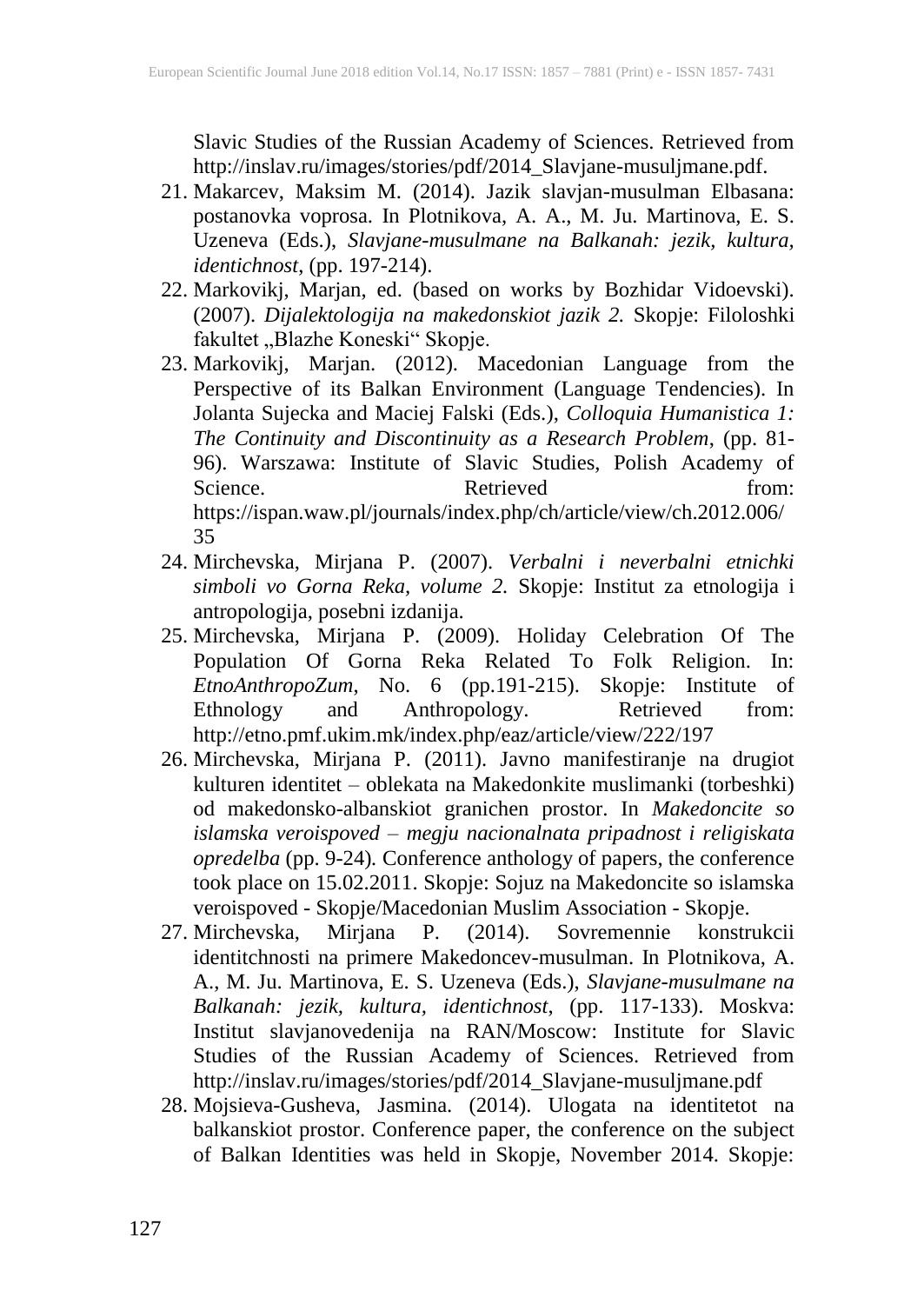Macedonian Academy of Sciences and Arts (MASA) and Bulgarian Academy of Sciences (BAS).

- 29. Novik, A. A. (2009). Transformacii v samosoznanii Makedoncevmusulman v Albanii: materiali ekspedicii 2008 g. In *Perehodi. Peremeni. Prevrashtenija. Balkanskie Chtenija 10. Tezisi i materiali*, (pp. 74-78). Moskva: Institut slavjanovedenija na RAN & Centar lingvokulturnih isledovanija "Balcanica"/Moscow: Institute for Slavic Studies of the Russian Academy of Sciences & Centre for Linguocultural Researches "Balcanica". Available at: http://inslav.ru/images/stories/pdf/2009\_Balkanskie%20chtenija\_10\_ Perexody\_Peremeny\_Prevraschenija.pdf
- 30. OLA (General Slavic Linguistic Atlas) Commission of the International Congress of Slavists. (2018). *General Slavic Linguistic Atlas* publications. Description data on project and publications available at: http://ola.zrc-sazu.si/OLF-publikacije.htm, http://ola.zrcsazu.si/OLB15ENG-uvod.htm, http://slavatlas.org/ and http://slavatlas.org/publications.html. Macedonian dialects general overview and map available at: http://ola.zrc-sazu.si/OLA-VSE/FO\_1981\_823--831\_SADRZAJ,\_KARTA.pdf and http://slavatlas.org/geo.html.
- 31. Palikrusheva, Galaba. (2017, first ed.1965). *Islamizacijata na Torbeshite i formiranje na torbeshkata subgrupa.* PhD dissertation. Skopje: Institut za etnologija i antropologija / Institute of Ethnology and Anthropology.
- 32. Plotnikova, A. A., M. Ju. Martinova, E. S. Uzeneva, Eds. *Slavjanemusulmane na Balkanah: jezik, kultura, identichnost*. Moskva: Institut slavjanovedenija na RAN/Moscow: Institute for Slavic Studies of the Russian Academy of Sciences. Available at http://inslav.ru/images/stories/pdf/2014\_Slavjane-musuljmane.pdf.
- 33. Poulton, Hugh. (1997). Changing Notions of National Identity among Muslims in Trace and Macedonia: Turks, Pomaks and Roma. In Hugh Poulton and SuhaTaji-Farouki (Eds.), *Muslim Identity and the Balkan State*, (pp. 82-102). London: Hurst & Company, in association with the Islamic Council.Poulton, Hugh. (2000). *Who are the Macedonians?* London: C. Hurst and Co. Publishers.
- 34. Research Centre for Areal Linguistics of the Macedonian Academy for Arts and Sciences (ICAL, MANU). (2018a). On-line resources available at: http://ical.manu.edu.mk/
- 35. Research Centre for Aerial Linguistics of the Macedonian Academy for Sciences and Arts (ICAL, MANU). (2018b). Dialect Texts (Map). Skopje: ICAL, MANU. Available at: http://ical.manu.edu.mk/Map/Map.html.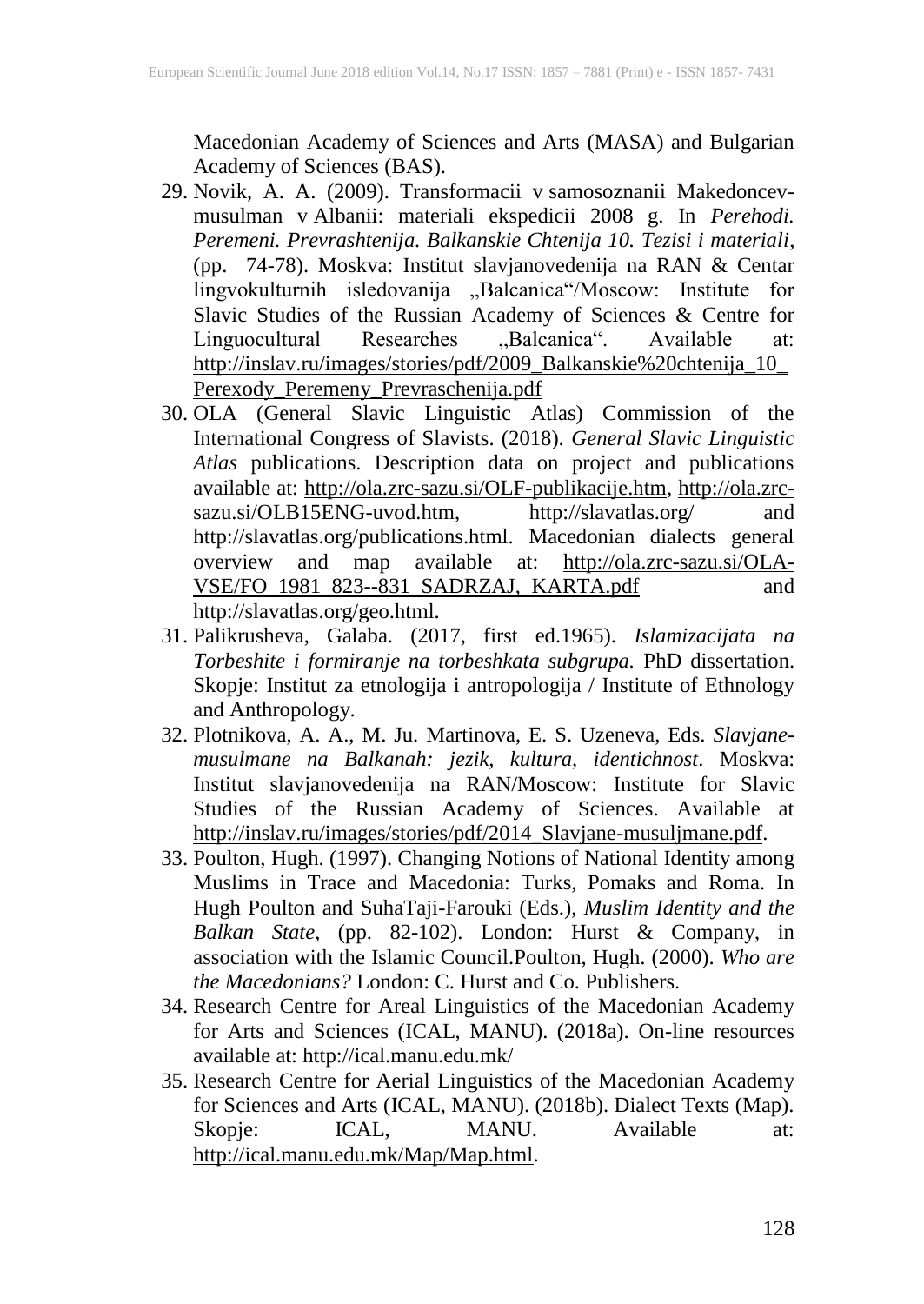- 36. Research Centre for Aerial Linguistics of the Macedonian Academy for Sciences and Arts (ICAL, MANU). (2018c). Digital Archive of the Macedonian Language. Skopje: ICAL, MANU. Available at: http://damj.manu.edu.mk/index\_en.html
- 37. Ribarova, Zdenka (Ed.). (2000). *Rechnik na crkovnoslovenskiot jazik od makedonskata redakcija, vol.1 (Dictionary of the Macedonian Recension of Church Slavonic).* Skopje: Institut za makedonski jazik "Krste Misirkov" (Macedonian Language Institute).
- 38. Ribarova, Zdenka. (2005). *Jazikot na makedonskite crkovnoslovenski tekstovi (The Language of the Macedonian Church Slavonic Texts).* Skopje: Macedonian Academy of Sciences and Arts.
- 39. Sharevski, Mario. (2015). Geografskata razmestenost i etnografskite odliki na Makedoncite muslimani vo Makedonija. MASA Scientific conference "Macedonian Muslims in contemporary and historical context", 29.06.2015. Skopje: KOVZ, MANU. Retrieved from: https://www.academia.edu/17512111/%D0%93%D0%95%D0%9E% D0%93%D0%A0%D0%90%D0%A4%D0%A1%D0%9A%D0%90 %D0%A2%D0%90\_%D0%A0%D0%90%D0%97%D0%9C%D0%9 5%D0%A1%D0%A2%D0%95%D0%9D%D0%9E%D0%A1%D0% A2\_%D0%98\_%D0%95%D0%A2%D0%9D%D0%9E%D0%93%D 0%A0%D0%90%D0%A4%D0%A1%D0%9A%D0%98%D0%A2% D0%95\_%D0%9E%D0%94%D0%9B%D0%98%D0%9A%D0%98\_ %D0%9D%D0%90\_%D0%9C%D0%90%D0%9A%D0%95%D0%9 4%D0%9E%D0%9D%D0%A6%D0%98%D0%A2%D0%95\_%D0% 9C%D0%A3%D0%A1%D0%9B%D0%98%D0%9C%D0%90%D0 %9D%D0%98\_%D0%92%D0%9E\_%D0%9C%D0%90%D0%9A% D0%95%D0%94%D0%9E%D0%9D%D0%98%D0%88%D0%90
- 40. State Statistical Office of the Republic of Macedonia (MAKSTAT). (2002). *Census of Population: Households and dwellings in the Republic of Macedonia, 2002 – Book X.* Skopje: MAKSTAT. Available at: http://www.stat.gov.mk/Publikacii/knigaX.pdf
- 41. State Statistical Office of the Republic of Macedonia (MAKSTAT). (2017). *Macedonia in Figures, 2017.* Skopje: MAKSTAT. Retrieved at: http://www.stat.gov.mk/Publikacii/MakBrojki2017\_en.pdf
- 42. Sujecka, Jolanta. (2012). Profile of Rafael Kamhi & Macedonian Borders (original text in ladino: Las Fronteras de Macedonia). In Jolanta Sujecka & Maciej Falski (Eds.), *Colloquia Humanistica [The Continuity and Discontinuity as a Research Problem],* (pp. 273-280). Warsaw: Institute of Slavic Studies/Polish Academy of Sciences.
- 43. Sujecka, Jolanta. (2013). The Image of Macedonia and the categories rod – narod – natsiya in literature from Macedonia in the 19th and the first half of the 20th century. In Jolanta Sujecka (Ed.), *Colloquia*